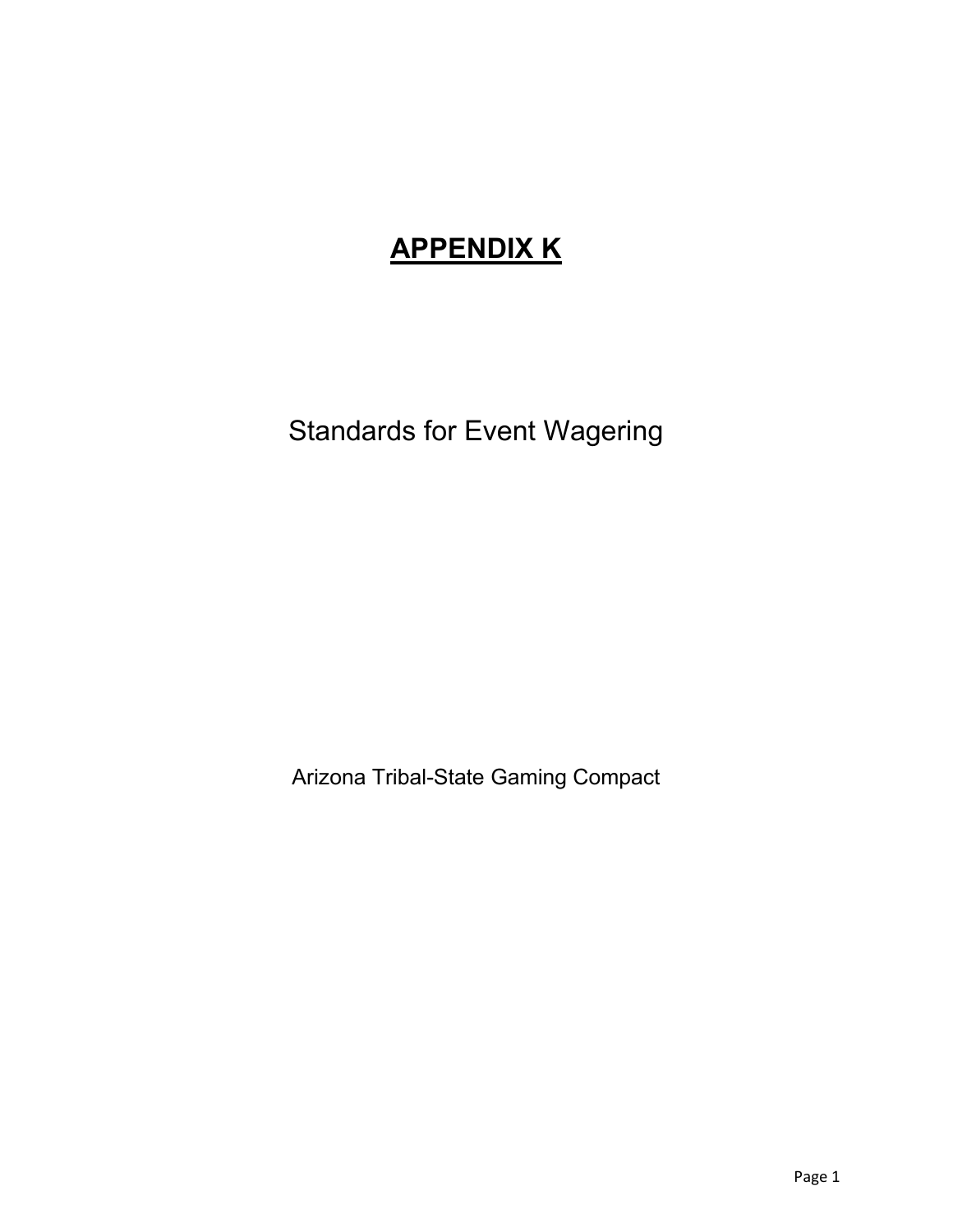#### **PART I DEFINITIONS**

1. "Department" means the agency of the State which the Governor may from time to time designate by written notice to the Tribe as the single State agency which shall act on behalf of the State under the Compact.

2. "E-Sport" means an organized, multiplayer video game competition, particularly between professional players, individually or as teams.

3. "Event Wager" means a Wager on sports events or other events, portions of sports events or other events, the individual performance statistics of athletes in a sports event or combination of sports events, or the individual performance of individuals in other events or a combination of other events through any system or method of wagering.

4. "Event Wagering" means accepting Wagers on sports events or other events, portions of sports events or other events, the individual performance statistics of athletes in a sports event or combination of sports events, or the individual performance of individuals in other events or a combination of other events by any system or method of wagering, including in person or over the internet through websites and/or on mobile devices.

5. "Event Wagering Platform" means the internet interface to an Event Wagering System, which is designed to accept mobile event wagers through a website and/or a mobile application.

6. "Event Wagering System" means the hardware, software, firmware, communications technology or other equipment to allow patrons to place event wagers, regardless of whether event wagers are offered at a Gaming Facility, to include Kiosks, and/or on the Tribe's Indian lands on an Event Wagering Platform.

7. "Free Bets or Promotional Credits" means any coupon, electronic credit, or other instrument which entitles a player to an event wager without placing anything of value at risk.

8. "Geofence Provider" means a person who creates a virtual perimeter for a real geographic location.

9. "Independent Test Laboratory" means a person who provides testing services to certify that Event Wagering Systems, processes, and programs meet the technical requirements of the Appendix.

10. "Integrity Monitoring Provider" means an independent third person who assists in the identification of Suspicious Wagering Activity.

11. "Kiosk" means a device located within a Gaming Facility that interfaces with an Event Wagering System and may be utilized by a patron to place event wagers, redeem winning Tickets, redeem Vouchers, open a player account, and make player account deposits and withdrawals.

12. "Match play instrumentality" means a coupon or other means that a patron plays in conjunction with a Wager and entitles a player to receive a payout on winning Wagers in a greater amount than the player would be entitled to in accordance with the rules of the game by only making the Wager.

13. "Other Event" means a competition of relative skill or an event authorized by the Department, and may include event wagers placed on the final outcomes of live inperson poker tournaments played by living individuals located in the same physical room, such as a poker room. Except as provided in the previous sentence, and subject to Part VI(B)(3), Other Event shall not include activities that present the player with a user interface depicting spinning reels or games authorized to the tribes pursuant to the Compact.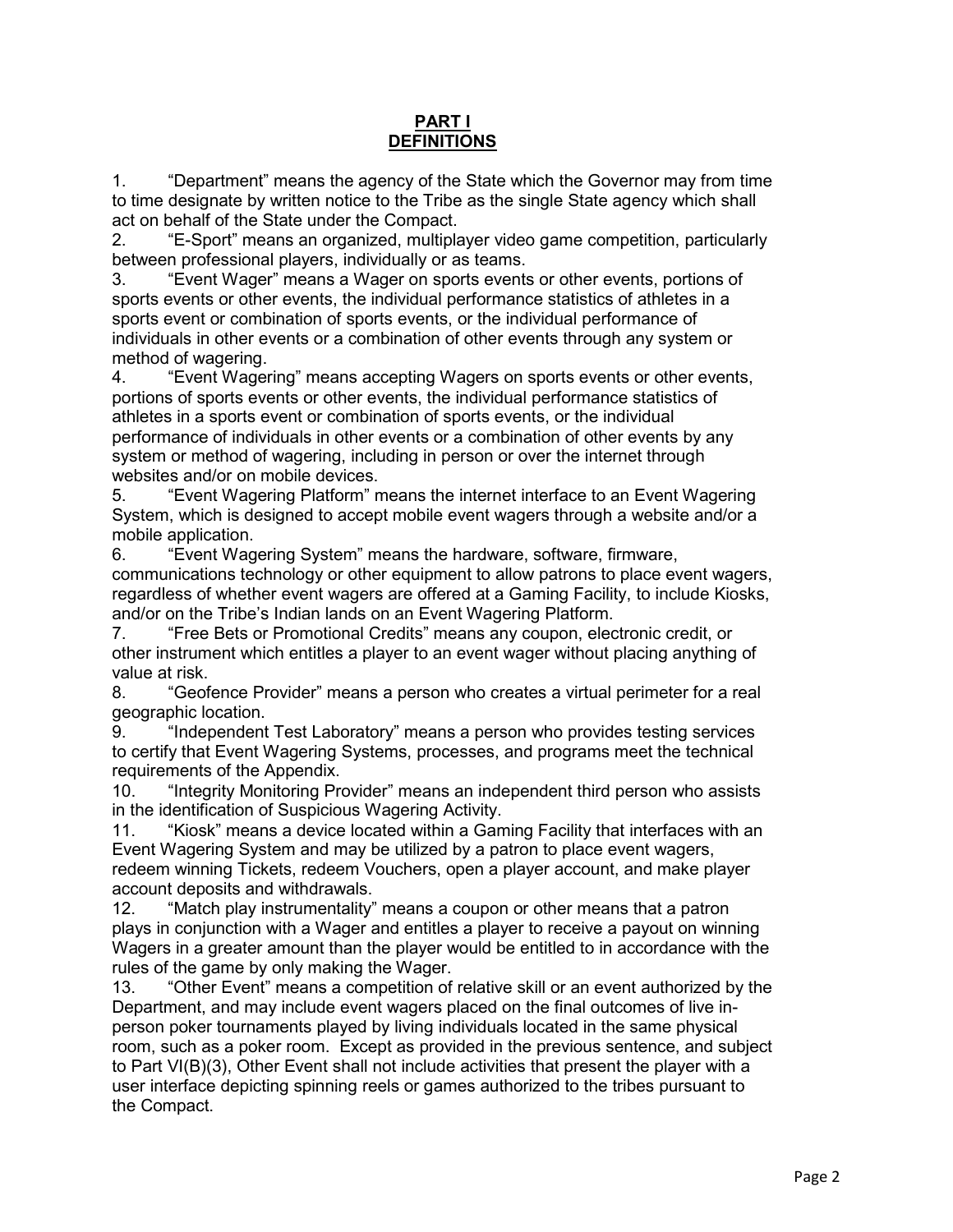14. "Patron" means a player or participant who places event wagers under the Compact and this Appendix.

15. "Player Account" means an account established by a patron with a Gaming Facility Operator so that the patron may place event wagers with that Gaming Facility Operator on the Tribe's Indian lands.

16. "Prohibited Conduct" means any statement, action or other communication intended to unlawfully influence, manipulate, or control a betting outcome of a sports event or other event of any individual occurrence or performance in a sports event or other event in exchange for financial gain or to avoid financial or physical harm.

- 17. "Prohibited Participant" means:
	- (a) Any individual whose participation may undermine the integrity of the wagering, the sports event, or the other event;
	- (b) Any individual who is prohibited from placing a Wager as an agent, proxy, or because of self-exclusion;
	- (c) Any individual who is an athlete, coach, referee, player, trainer, or personnel of a sports organization in any sports event or other event overseen by that individual's sports organization who, based on information that is not publicly available, has the ability to determine or to unlawfully influence the outcome of a Wager;
	- (d) An individual who holds a position or authority or influence sufficient to exert influence over the participants in a sporting contest, including coaches, managers, handlers, and athletic trainers, such that their actions can affect the outcome of a Wager; and
	- (e) An individual with access to exclusive information on any sports event or other event overseen by that individual's Sports Governing Body that is not publicly available information or any individual identified by any list provided by the Sports Governing Body to the Department.

18. "Sports Event" means a professional sport or athletic event, a collegiate sport or athletic event, a motor race event, an e-sport event, or an Olympic event.

19. "Sports Governing Body" means an organization headquartered in the United States that prescribes final rules and enforces codes of conduct with respect to a sports event and participants in a sports event.

20. "Suspicious Wagering Activity" means unusual wagering activity that cannot be explained and is indicative of any of the following: match fixing, the manipulation of an event, misuse of inside information, a potential breach of a sports governing body's internal rules or code of conduct pertaining to Event Wagering, any other conduct that corrupts the outcome of an event, and any other prohibited activity.

21. "Ticket" means a printed or electronic document utilized to record a Wager by an Event Wagering System.

22. "Unusual Wagering Activity" means abnormal wagering activity exhibited by one (1) or more authorized participants and considered by a Gaming Facility Operator as a potential indicator of Suspicious Wagering Activity.

23. "Voucher" means a printed or electronic wagering instrument which may also be redeemed for cash or cash equivalents.

24. "Wager" means a sum of money or thing of value risked on an uncertain occurrence.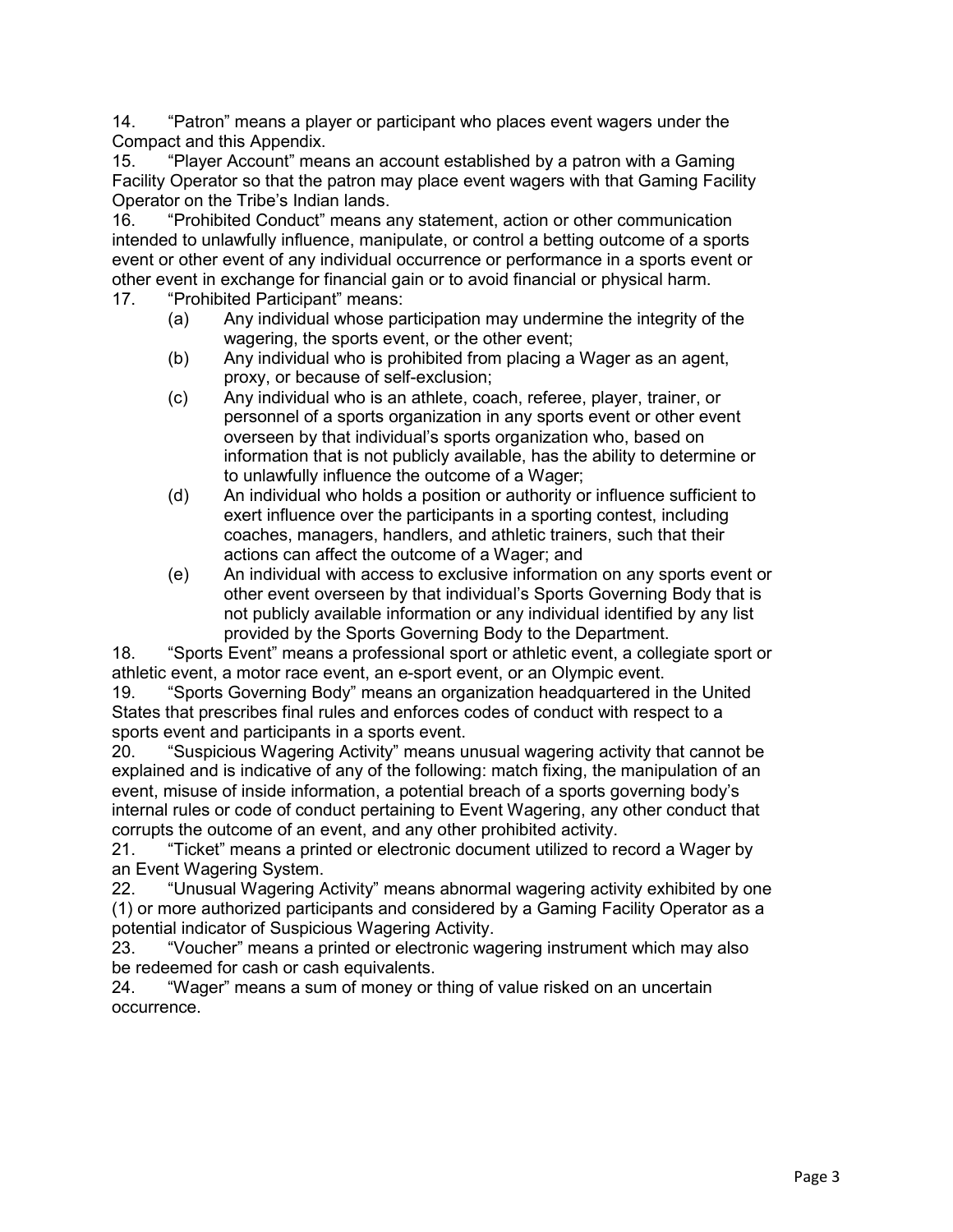#### **PART II GENERAL REQUIREMENTS**

**A. Authority.** The Tribal Gaming Office shall have the right to inspect any event wagering activity at any time for the purpose of ensuring compliance with the provisions of the Compact and this Appendix.

**B. Licensing.** All event wagering employees shall be licensed by the Tribal Gaming Office and certified by the Department in accordance with the provisions of the Compact.

**C. Equipment.** All event wagering system equipment, event wagering services, and event wagering supplies shall be purchased, leased, or acquired only from manufacturers, distributors, or vendors licensed by the Tribal Gaming Office and certified by the Department in accordance with the Compact.

**D. Access to Records and Reports.** The Department shall have access to all records of event wagering activity, pursuant to the provisions of the Compact, including, but not limited to:

- (1) Daily activity and accounting records;<br>(2) Security reports;
- Security reports:
- (3) Surveillance activities and reports; and
- (4) Investigative reports.

#### **E. Responsible Advertising.**

- (1) Advertising, marketing, and promoting of Event Wagering shall not target, or otherwise be of a kind that specifically appeals to, persons under twenty-one (21) years of age.
- (2) Advertising, marketing, and promoting of Event Wagering shall not be misleading or contain false information.
- (3) Advertising, marketing, and promotion of Event Wagering shall not promote irresponsible or excessive participation in Event Wagering, or suggest that social, financial, or personal success is guaranteed by engaging in Event Wagering.
- (4) Advertising, marketing, and promoting of Event Wagering shall not occur at event venues where most of the audience at most of the events at the venue is reasonably expected to be under twenty-one (21) years of age.
- (5) Event Wagering messages, including logos, trademarks, or brands, shall not be used, or licensed for use, on clothing, toys, games, or game equipment intended primarily for persons under twenty-one (21) years of age.
- (6) Event Wagering shall not be promoted or advertised in college or university-owned news assets, including digital news assets.
- (7) Event Wagering shall not be promoted or advertised on college or university campuses, except for generally available advertising, including television, radio, print, and digital advertising.

## **F. Policies and Procedures.**

(1) The Gaming Facility Operator shall operate Event Wagering, including each Event Wagering System, Kiosk, and/or Event Wagering Platform under a comprehensive set of policies and procedures to include: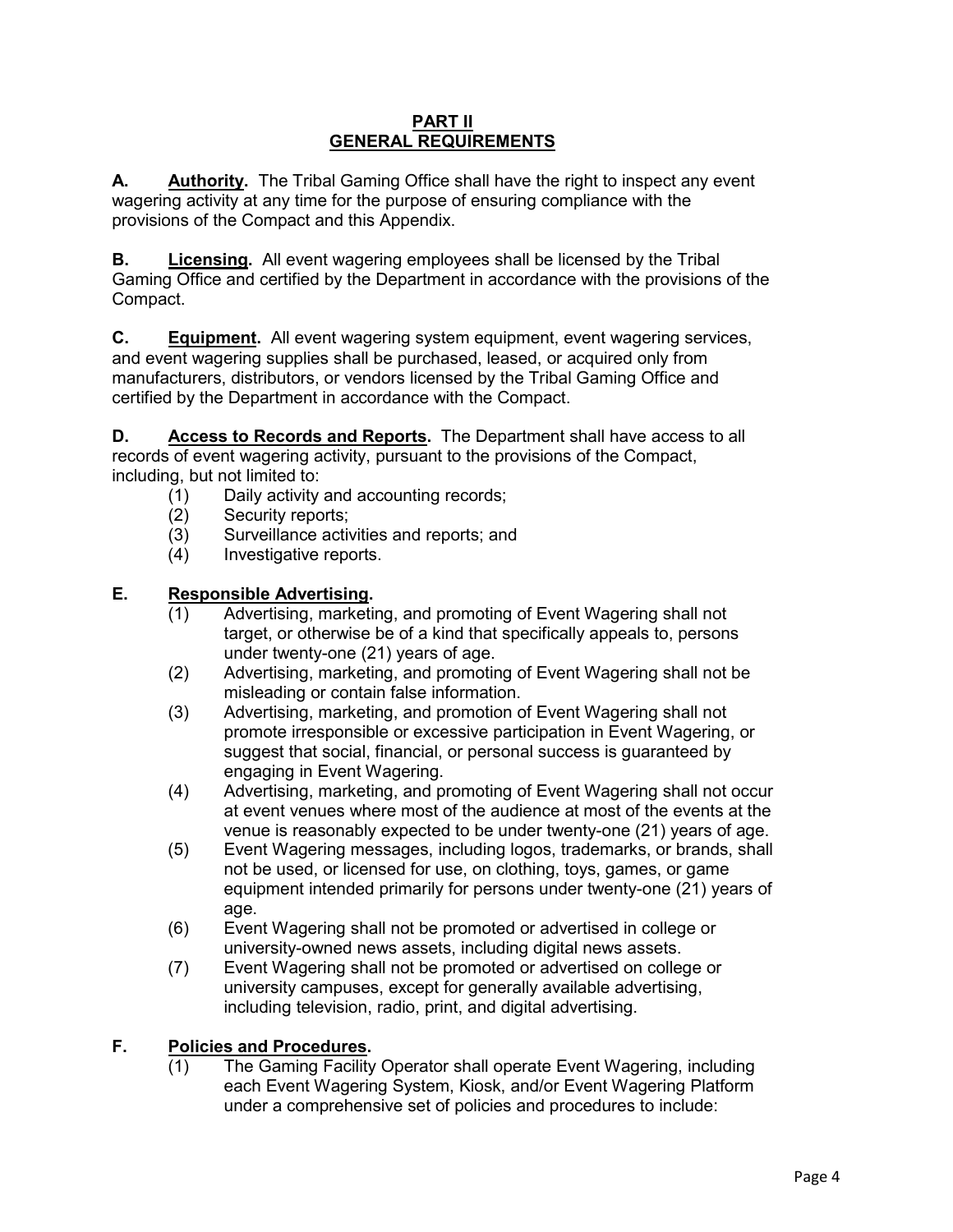- (a) A description of, and the inter-relationships and dependencies of, the Event Wagering System, hardware, software, and all integrated modules;
- (b) A description of, and physical/logical security for, event wagering servers;
- (c) Procedures for verifying geolocation services and establishing a patron's geographic location;
- (d) A security and surveillance plan;
- (e) Procedures for the use, access, and security of all keys utilized in the operation of Event Wagering;
- (f) A description of the procedures for responding to a failure of the Event Wagering System and/or Event Wagering Platform;
- (g) Automated and manual risk management procedures;
- (h) Change management procedures;
- (i) Procedures for identifying and reporting fraudulent and/or Suspicious Wagering Activity, including identifying unusual betting patterns and reporting them to Integrity Monitoring Providers;
- (j) Procedures for the mitigation of the risk of fraud and cheating;
- (k) Bank Secrecy Act procedures;
- (l) Procedures for advertising and marketing in a responsible manner;
- (m) Procedures to mitigate problem gambling and curtail compulsive gambling;
- (n) A problem gaming training and education program;
- (o) Procedures for the identification, notice, and removal of selfexcluded or barred persons from the Gaming Facility and Event Wagering Platforms;
- (p) Procedures for selling Tickets, cashing Tickets, cancelling event wagers, voiding Tickets, handling lost Tickets, and issuing tax or other required forms;
- (q) Procedures for, and definition of, obvious errors;
- (r) Procedures for setting and moving lines;
- (s) Procedures for the reconciliation of assets and documents contained in a cashier's drawer, Kiosk, or player account, including drop, fill, and count procedures;
- (t) Procedures for the verification of player identification;
- (u) Procedures for the issuance and acceptance of promotional and/or bonus credit for event wagers;
- (v) Procedures for handling patron disputes;
- (w) Procedures for creating, updating, adjusting, and closing player accounts;
- (x) Procedures for internal audit;
- (y) Procedures for the retention of event wagering records; and
- (z) Procedures for the identification and prohibition of Prohibited Participants from participation in Event Wagering.
- (2) The Gaming Facility Operator shall have obtained written approval of the policies and procedures, or any changes to them, from the Tribal Gaming Office prior to implementation. The Tribal Gaming Office shall review the policies and procedures, or any change to them, and issue a written approval or disapproval of the policies and procedures. The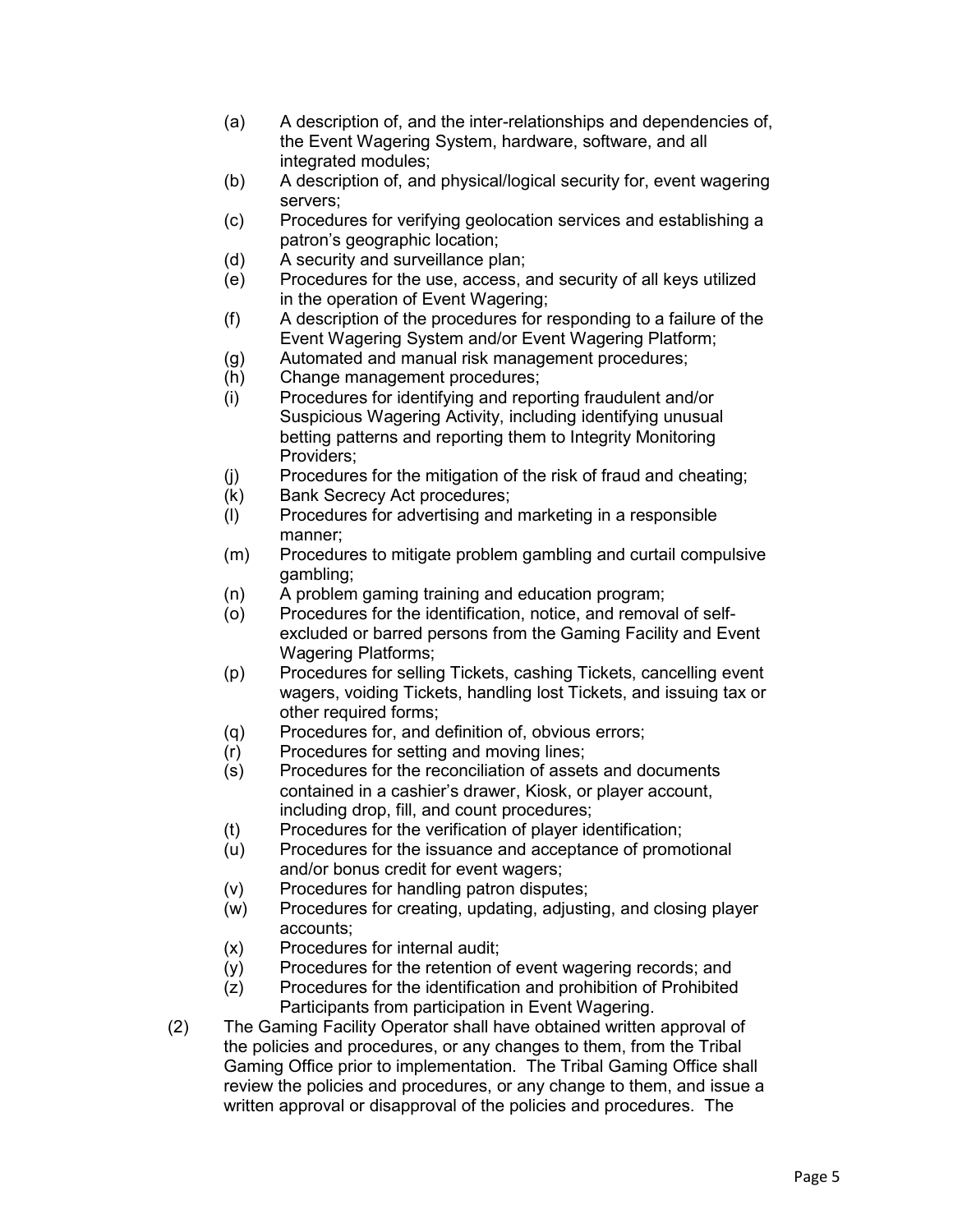Tribal Gaming Office shall make the policies and procedures available to the Department upon request.

**G. Reporting Requirements.** In addition to the requirements in Appendix C, the Tribal Gaming Office shall report any security breaches or breaches of confidentiality of a patron's personal information to the Department within seventy-two (72) hours of discovery.

**H. Self-Exclusion and Responsible Gaming.** In addition to the requirements in Appendix M, the Gaming Facility Operator shall:

- (1) Display on each Event Wagering Platform and/or Kiosk, obvious and easily accessible messaging stating that help is available if a person has a problem with gambling, to include the statewide toll-free helpline telephone number, text message, website information established by the Department, and any other information as directed by the Department.
- (2) Include a responsible gaming message with the Department's statewide toll-free crisis helpline telephone number, or another toll-free crisis helpline telephone number as approved by the Department, on all advertisements for Event Wagering, including on television, radio, internet, printed advertisements, and billboards.

**I. Reserve Requirements.** If the Gaming Facility Operator offers Event Wagering through an Event Wagering Platform, a reserve shall be maintained in the form of cash, cash equivalents, payment processor reserves, payment processor receivables, an irrevocable letter of credit, a bond, or any combination of the aforementioned, in an amount that is the greater of either \$500,000 or the amount that is necessary to ensure the Gaming Facility Operator's ability to cover all outstanding Event Wagering liability and the funds held for player accounts.

#### **PART III INTEGRITY MONITORING AND GEOFENCING**

## **A. Integrity Monitoring.**

- (1) The Gaming Facility Operator shall utilize an integrity monitoring service.
- (2) All Integrity Monitoring Providers shall share information with each other and shall disseminate all reports of unusual and/or Suspicious Wagering Activity to their members. The Gaming Facility Operator shall review such reports and notify their Integrity Monitoring Provider whether they have experienced similar activity. The Gaming Facility Operator shall provide copies of the reports and their responsive notification to the Tribal Gaming Office.
- (3) The Integrity Monitoring Providers shall notify the Department and the appropriate sport's governing body of any Suspicious Wagering Activity as soon as practically possible.
- (4) If the Gaming Facility Operator receives a report of Suspicious Wagering Activity, it shall, upon notification to the Tribal Gaming Office, be permitted to suspend wagering on events related to the report.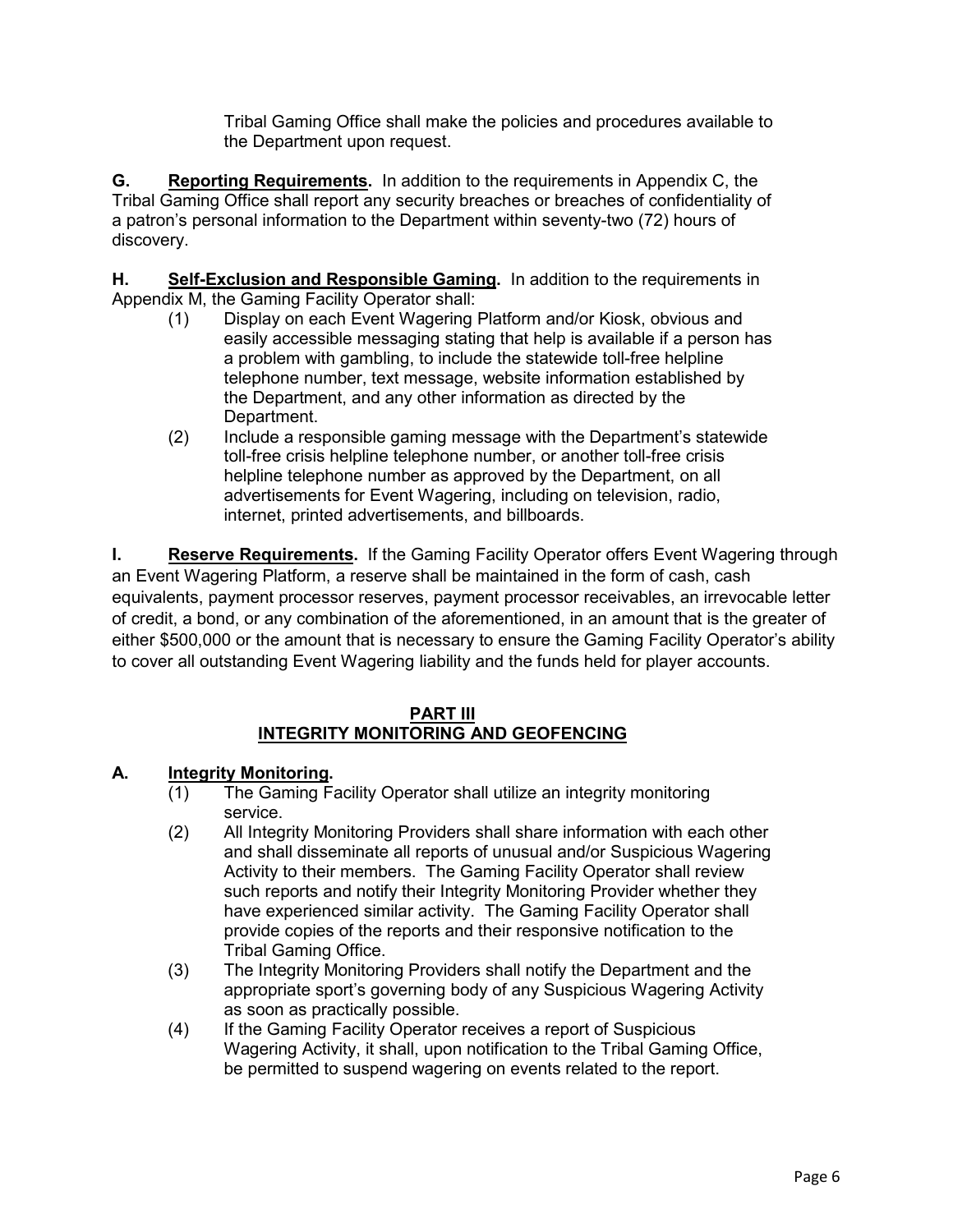(5) The Gaming Facility Operator shall not cancel event wagers related to Suspicious Wagering Activity without notification to the Tribal Gaming Office and written approval from the Department.

## **B. Integrity Reporting.**

- (1) If a Sports Governing Body submits a written request to the Department for access to information relating to Suspicious Wagering Activity, the Gaming Facility Operator shall provide to the Tribal Gaming Office and the Department, and the Department shall provide to the Sports Governing Body, any information relating to the following:
	- (a) Abnormal betting activity or patterns that may indicate a concern with the integrity with a sports event, or events, or any other conduct that corrupts a betting outcome of a sports event, or events, for purposes of financial gain, including match fixing;
	- (b) Any potential breach of a sports governing body's internal rules and codes of conduct pertaining to Event Wagering;
	- (c) Suspicious or illegal event wagering activities, including cheating, the use of monies derived from illegal activity, Wagers to conceal or launder monies derived from illegal activity, using agents to place wagers or using false identification.
- (2) If a Sports Governing Body requests real time information sharing for Wagers placed on its sports events, the Gaming Facility Operator shall report to the Tribal Gaming Office and the Department, in real time and at the account level, information regarding a bettor, the amount and type of bet, the date and time the bet was placed, the location of the bet, including the internet protocol address if applicable, the outcome of the bet, and any applicable records.
- (3) If a Sports Governing Body has notified the Department that real time information sharing for Wagers placed on its sports events is necessary and desirable, the Gaming Facility Operator shall share the same information with the Sports Governing Body or its designee with respect to Wagers on its sports events. Such information may be provided in anonymized form and may be used by a Sports Governing Body solely for integrity purposes.
- (4) The Gaming Facility Operator and the Department shall make commercially reasonable efforts to cooperate with investigations conducted by sports governing bodies, including using commercially reasonable efforts to provide or facilitate the provision of betting information for the purposes of investigations.
- (5) The Department may provide or facilitate access to information regarding account level betting information and data files relating to persons placing Wagers on notification by a Sports Governing Body of an official investigation being conducted into a person or persons who are prohibited by that body from participating in wagering or who are believed to have taken action that affects the integrity or perceived integrity of the sport it governs. Any information obtained by a Sports Governing Body shall be kept confidential unless the information has been made public through a criminal proceeding or by a court order.

## **C. Geofencing.**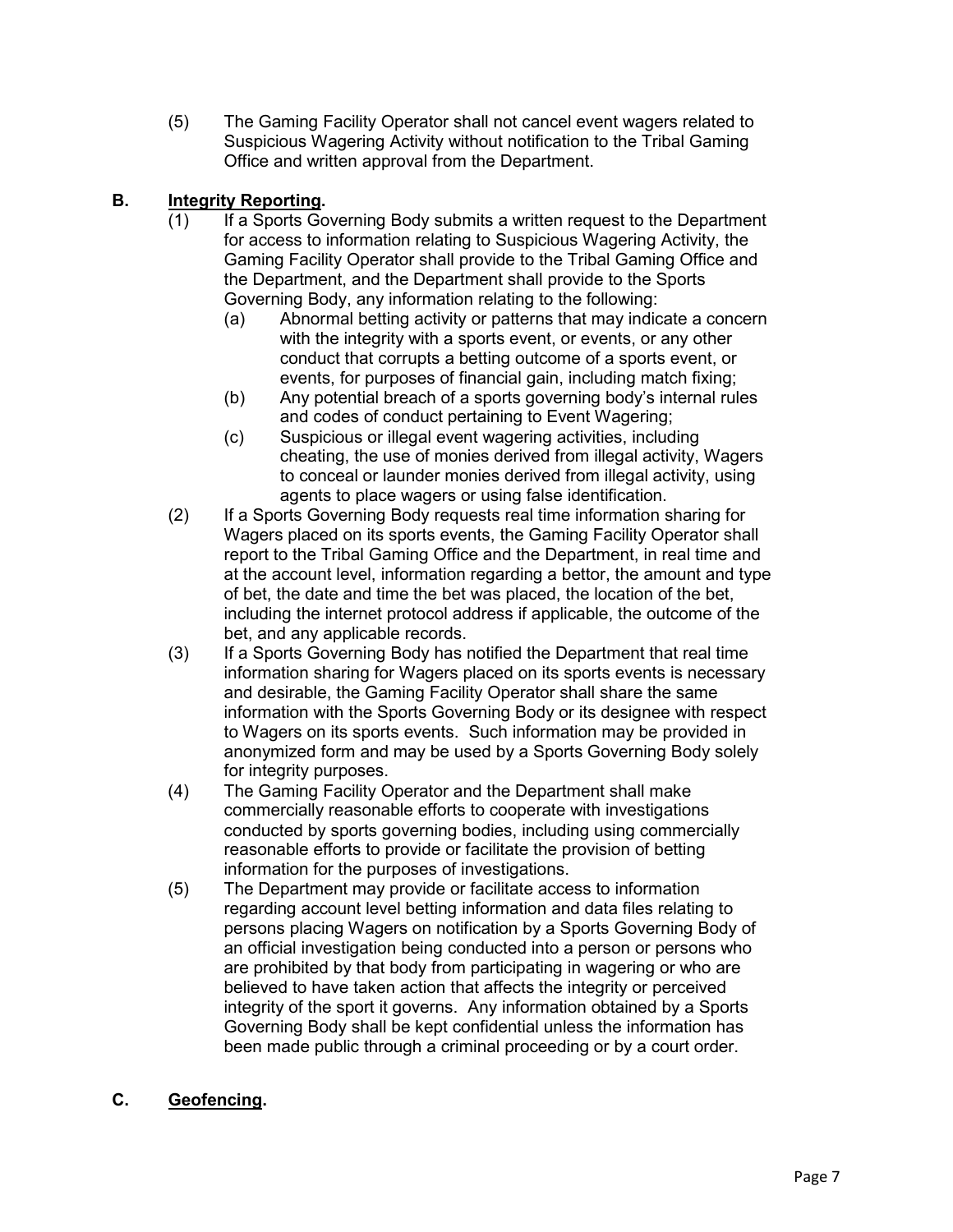- (1) The Gaming Facility Operator shall utilize a geofence system to dynamically monitor the physical location of patrons attempting to place Wagers on Event Wagering Platforms.
- (2) The geofence system shall perform a geolocation check prior to the placement of an event wager in an authorized session.
- (3) The geofence system shall perform recurring geolocation checks throughout a patron's authorized session.
- (4) If a geolocation check determines that a patron is not located on the Tribe's Indian lands, the patron shall be blocked from placing event wagers on the Event Wagering Platform.
- (5) The Gaming Facility Operator or the Geofence Provider shall implement a means to notify a patron of a geolocation failure.
- (6) The Geofence Provider shall provide to the Tribal Gaming Office and the Department access to real-time geofence data.
- (7) Attempts to place Wagers from unauthorized locations shall be entered into a log by the Geofence Provider and/or the Gaming Facility Operator. The log shall be available to the Tribal Gaming Office and the Department upon request.

#### **PART IV EVENT WAGERING SYSTEM AND TESTING**

## **A. Servers and Cloud Storage.**

- (1) The Gaming Facility Operator shall only accept Event Wagers placed by a player in a Gaming Facility, and/or on an Event Wagering Platform by a player located on the Tribe's Indian lands at the time the wager is placed, provided that any Wager made shall be accepted on a server located in a Gaming Facility, or upon written approval by the Department, on other equipment located in a Gaming Facility which communicates with a server located in the State.
- (2) The Gaming Facility Operator shall submit to the Department the physical location of each server used to conduct Event Wagering. The Gaming Facility Operator shall have obtained written approval of the physical location of each server from the Department prior to implementation.
- (3) The server(s) shall have physical and logical security as provided in the Gaming Facility Operator's policies and procedures.
- (4) Upon written approval by the Tribal Gaming Office and the Department, the Gaming Facility Operator may utilize cloud storage for duplicate transactional wagering data and/or for data not related to transactional wagering.
- (5) The intermediate routing of electronic data in connection with Event Wagering shall not determine the location or locations in which an Event Wager bet or Wager is initiated, accepted, or otherwise made.

**B. Technical Standards.** Event Wagering Systems shall comply with Gaming Laboratories International (GLI) Standard Series GLI-33: Standards for Event Wagering Systems including all appendices, version 1.1, dated May 14, 2019, but not including any later amendments or additions.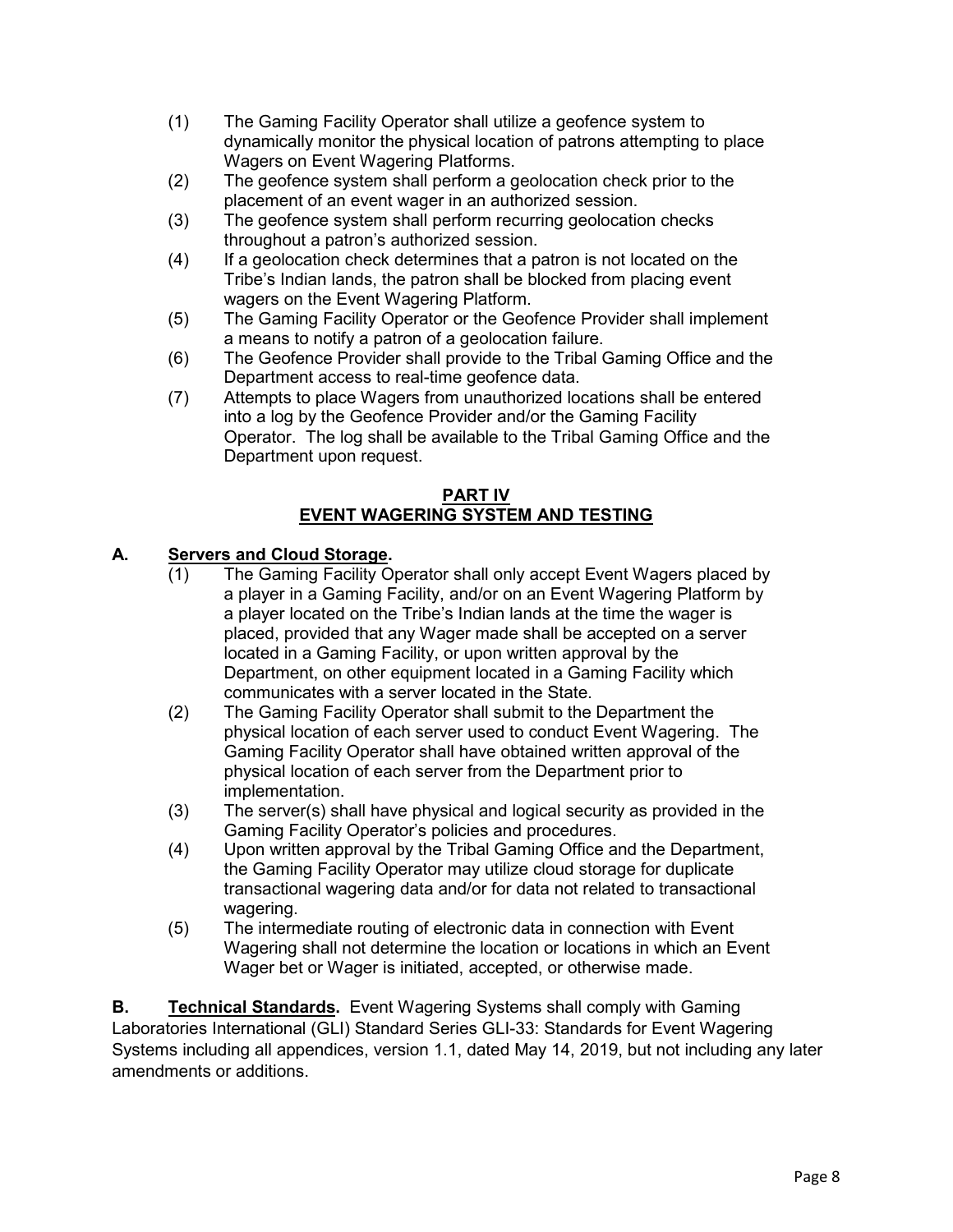# **C. Event Wagering System.**

- (1) An Event Wagering System shall be designed to ensure the integrity and confidentiality of all patron communications, security and confidentiality of patron data including personal and financial information, and the proper identification of the sender and receiver of all communications.
- (2) The Event Wagering System utilized by the Gaming Facility Operator shall utilize an accounting process and reporting function for player accounts which allows for separate accounting and tracking of onreservation and, if applicable, off-reservation event wagering transactions. An alternate accounting and reporting process may be utilized upon approval by the Tribal Gaming Office and the Department.
- (3) If the Gaming Facility Operator utilizes an Event Wagering Platform, the Event Wagering Platform shall display the name, brand, and/or logo of the Gaming Facility Operator and/or vendor.
	- (a) If the Gaming Facility Operator changes the name, brand, and/or logo of the Event Wagering Platform, it shall submit the changes to the Tribal Gaming Office and the Department prior to implementation.
	- (b) The Gaming Facility Operator shall not terminate use of the Event Wagering Platform without prior written approval from the Tribal Gaming Office and the Department.
	- (c) The Gaming Facility Operator shall establish test accounts for the Tribal Gaming Office and the Department to be used to test the various components and operations of the Event Wagering System.

## **D. Event Wagering System Testing.**

- (1) An Independent Test Laboratory shall test to determine whether an Event Wagering System complies with all applicable technical standards referenced in this Appendix, including, if applicable, an initial geofence system test to verify that event wagers can only be accepted from persons located on the Tribe's Indian lands.
- (2) The Gaming Facility Operator shall provide the Independent Test Laboratory all information necessary for the Independent Test Laboratory to render its opinion.
- (3) The Tribal Gaming Office and the Department shall have secure access to the independent test laboratory certification report that contains the results of the testing.
- (4) The Department reserves the right to require additional testing.

**E. Change Management.** The Gaming Facility Operator shall implement a change management process that details evaluation procedures for all updates and changes to an Event Wagering System and Event Wagering Platforms. The change management process shall address at a minimum:

- (1) A clear and transparent framework to assist in managing deployments and other changes in the regulated live production environment.
- (2) A description of the process, to include roles in the change management process, handling requests for change, and the change classification categories.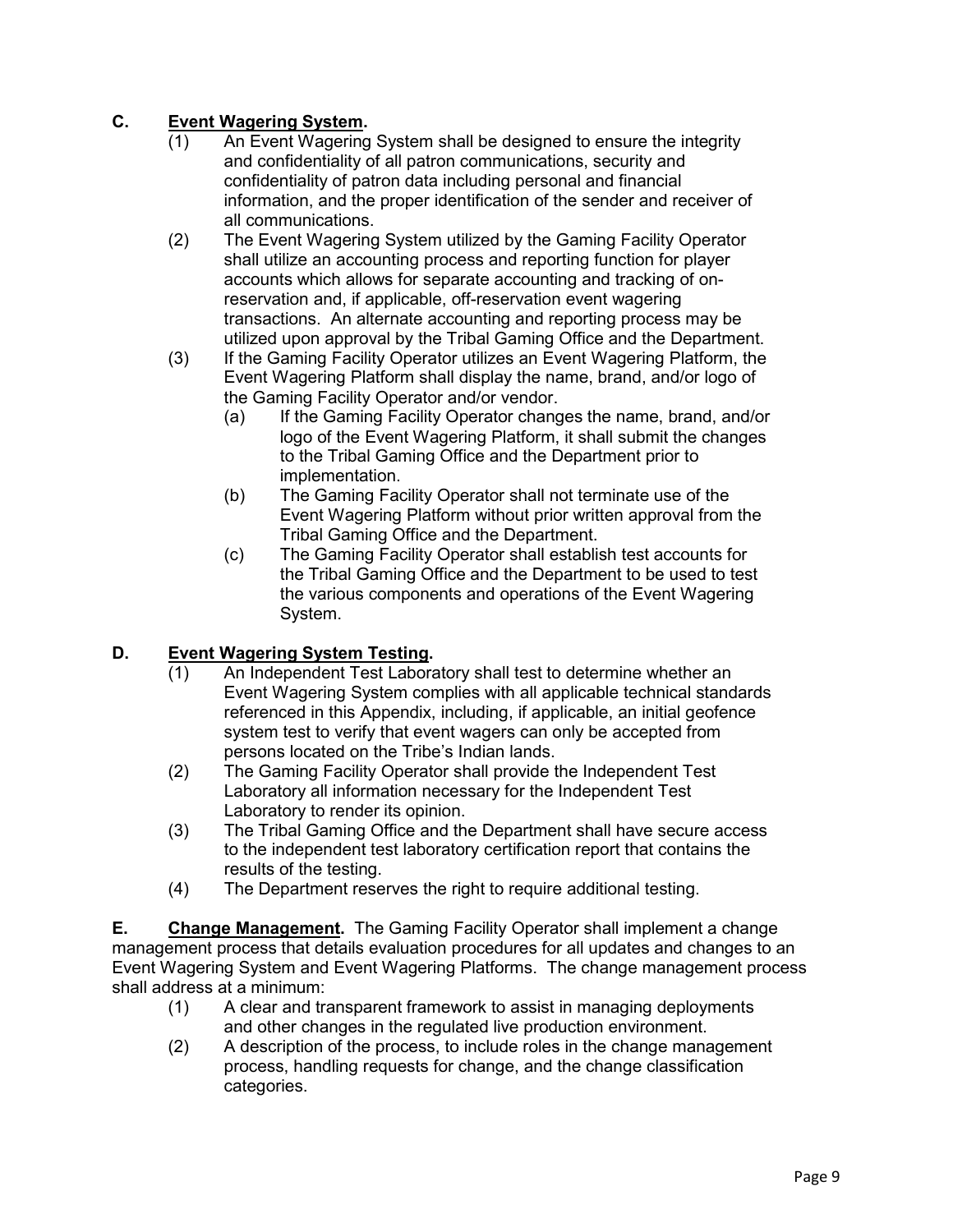- (3) The Tribal Gaming Office and the Department shall be notified of high and low impact changes. The Gaming Facility Operator may choose to provide notice only to the Tribal Gaming Office, in which case the Tribal Gaming Office will forward the notification to the Department immediately upon receipt.
- (4) The categories of requests for change shall be based on their impact to the security, integrity, recovery, confidentiality, accountability, and availability of an Event Wagering System:
	- (a) High impact changes. Changes which have a high impact on regulated components or reporting of the Event Wagering System shall not be implemented without the written approval of the Department. The Department shall provide a written response to the Tribal Gaming Office within five (5) days of receipt of the notification. The Department will determine if additional testing is required by an Independent Test Laboratory. Examples of high impact changes include:
		- (i) Implementation of a new wagering feature or a change which impacts wagering logic;
		- (ii) A change impacting required regulatory reports or data used for financial reconciliation;
		- (iii) A change implemented by the Gaming Facility Operator that impacts geolocation services; or
		- (iv) A change impacting the handling or storage of personally identifiable information.
	- (b) Low impact changes. Changes which have a low impact on regulated components or reporting of the Event Wagering System may be implemented with prior notification to the Tribal Gaming Office and the Department. Examples of low impact changes include:
		- (i) Firewall rule changes;
		- Database maintenance;
		- (iii) Changes to the physical location of backup data;
		- (iv) Any change or addition of physical hardware component(s); or
		- (v) Changes to non-wagering logic components.
	- (c) No impact changes. Changes which have no impact on regulated components or reporting of the Event Wagering System may implemented without prior notification. Examples of no impact changes include:
		- (i) Installation or changes to backup software and/or hardware;
		- (ii) Adding or removing users;
		- (iii) Database maintenance that modifies or deletes noncritical data;
		- (iv) Installation of operating system security patches; or
		- (v) Background images, color schemes, or similar ancillary front-end updates.
	- (d) Emergency changes. Changes to deal with open threats or liabilities may be immediately implemented without prior notification. The Tribal Gaming Office and the Department shall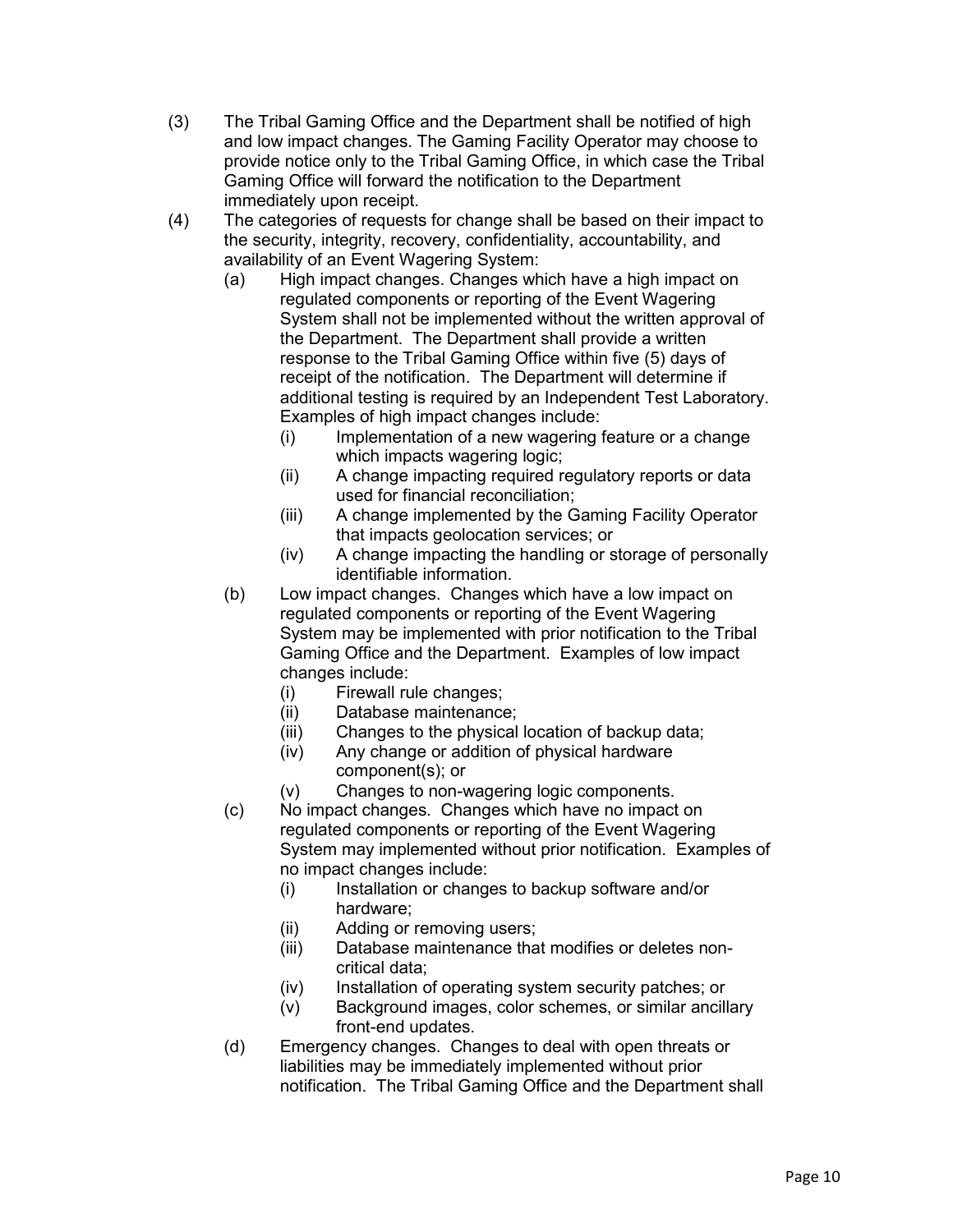be notified as soon as practically possible of the necessity of the emergency and its resolution.

- (5) The use of a change management log, which shall include at a minimum:
	- (a) Date and time that a change is internally approved for release;
	- (b) Components to be changed;
	- (c) Details of the change;
	- (d) Anticipated release date of the change;
	- (e) Category of the change; and
	- (f) Name of the authorized employee(s).
- (6) Implementation procedures to include notification to system users, scheduling, project planning, and recovery.

## **F. Event Wagering System Recertification.**

- (1) At least once every fifteen (15) months, the Event Wagering System shall be submitted to an Independent Test Laboratory for recertification under Part IV.D. Recertification shall not be required if the Event Wagering System did not have any updates or changes during the previous fifteen (15) months. If a change referenced in Part IV.E(4)(a) requires comprehensive testing of the Event Wagering System by an Independent Test Laboratory, the periodic recertification shall be deferred for fifteen (15) months from the date of testing.
- (2) The independent test laboratory's certification report shall be submitted to the Tribal Gaming Office and the Department no later than three (3) days after the recertification is complete. The Department shall test the recertified Event Wagering System as per Part V.B.2 at an agreed upon date and time.

**G. Self-Monitoring of Critical Components.** Event Wagering Systems shall perform a self-authentication process on all critical components upon initial installation of the software and every twenty-four (24) hours thereafter.

**H. Event Wagering System Communication.** If an Event Wagering System is unable to accept a Wager or validate a Ticket for more than two (2) hours, the Gaming Facility Operator shall notify the Tribal Gaming Office and the Department as soon as practically possible.

#### **I. Integrity and Security Assessment.**

- (1) If the Gaming Facility Operator offers event wagers through an Event Wagering Platform, the Gaming Facility Operator shall perform an integrity and security assessment of the Event Wagering System within one hundred and twenty (120) days after the commencement of operations, and annually thereafter. The assessment shall be conducted by an independent integrity and security assessment professional. The scope of the assessment shall include, at a minimum, the following:
	- (a) A vulnerability assessment of mobile platforms, mobile applications, internal, external, and wireless networks with the intent of identifying vulnerabilities of all devices, platforms, and applications connected to or present on the networks;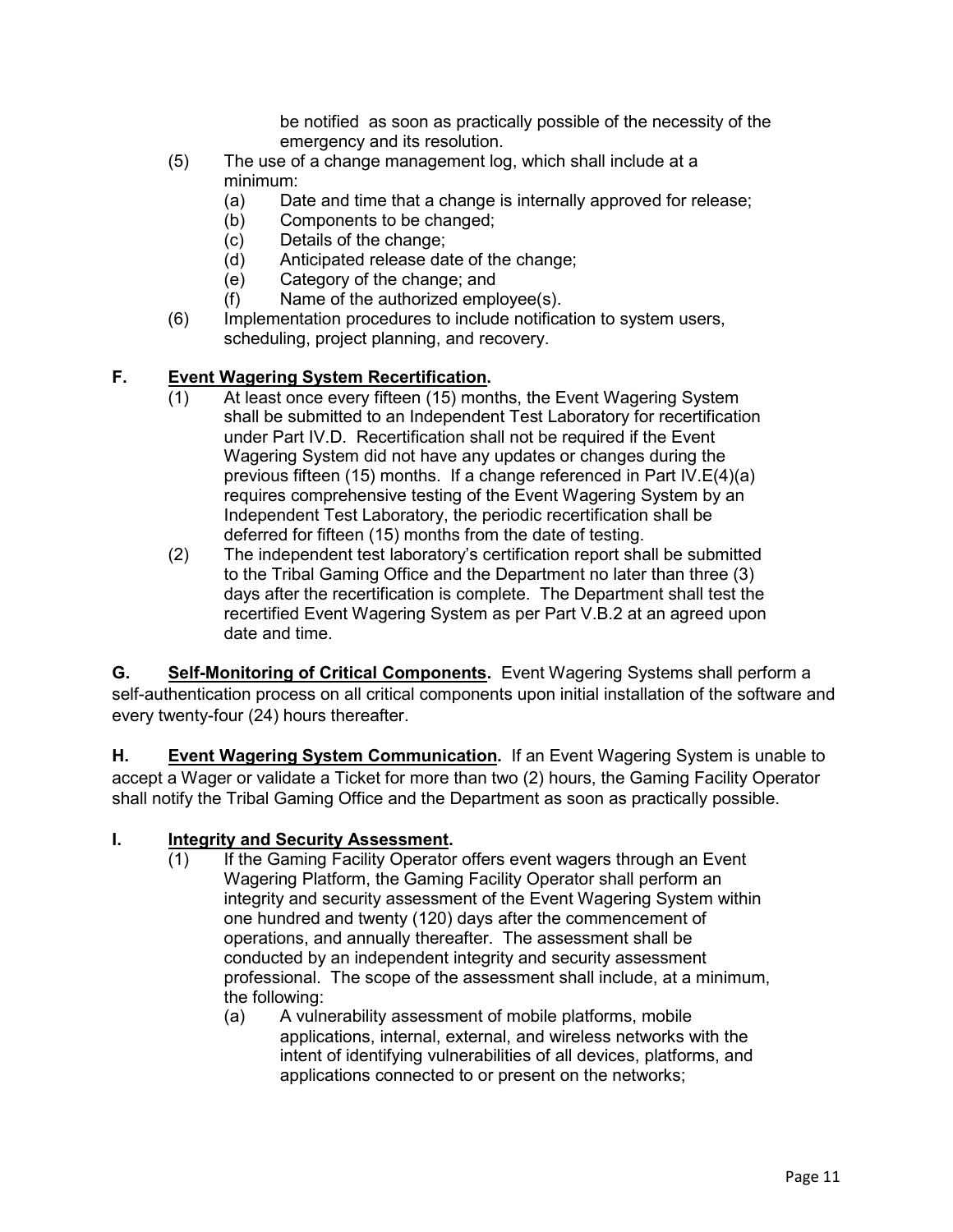- (b) A penetration test of all mobile platforms, mobile applications, internal, external, and wireless networks to confirm if identified vulnerabilities of all devices, platforms, and applications are susceptible to compromise;
- (c) A policy and procedures review against the current ISO 27001 standard or another similar standard approved by the Tribal Gaming Office;
- (d) A review of the firewall rules to verify the operating condition of the firewall and the effectiveness of its security configuration; and
- (e) Any other specific criteria or standards for the integrity and security assessment as required by the Tribal Gaming Office.
- (2) The full independent integrity and security assessment professional's report on the assessment shall be submitted to the Tribal Gaming Office and the Department no later than thirty (30) days after the assessment is completed and shall include the following:
	- (a) Assessment procedures and scope;
	- (b) Name and company affiliation of the individual(s) who conducted the assessment;
	- (c) Date of assessment;
	- (d) Findings;
	- (e) Recommended corrective action, if applicable; and
	- (f) The Gaming Facility Operator's response to the findings and recommended corrective action.

#### **PART V**

# **EVENT WAGERING SYSTEM SHIPPING, INSTALLATION, AND REMOVAL**

## **A. Event Wagering System Shipping.**

- (1) The Gaming Facility Operator shall provide the Department twenty-four (24) hours advanced notice of any shipment or delivery of a Kiosk and/or shipment or download of Event Wagering System software. The Tribal Gaming Office notification requirements may differ.
- (2) All event wagering system software and kiosk software shall be directly shipped to and controlled by the Tribal Gaming Office, unless otherwise designated by the Tribal Gaming Office.

## **B. Event Wagering System Installation.**

- (1) The Tribal Gaming Office shall notify the Department in writing at least ten (10) days prior to the tentative date when the Gaming Facility Operator intends to place an Event Wagering System into use. The Tribal Gaming Office and Department shall then agree upon a firm date and time for testing.
- (2) The Department's testing of an Event Wagering System shall be conducted to determine compliance with this Appendix. These tests shall include, but need not be limited to:
	- (a) Verifying event wagering system software;
	- (b) Verifying equipment serial numbers;
	- (c) Verifying that all applicable event wagering system software and/or hardware has been certified by an Independent Test Laboratory;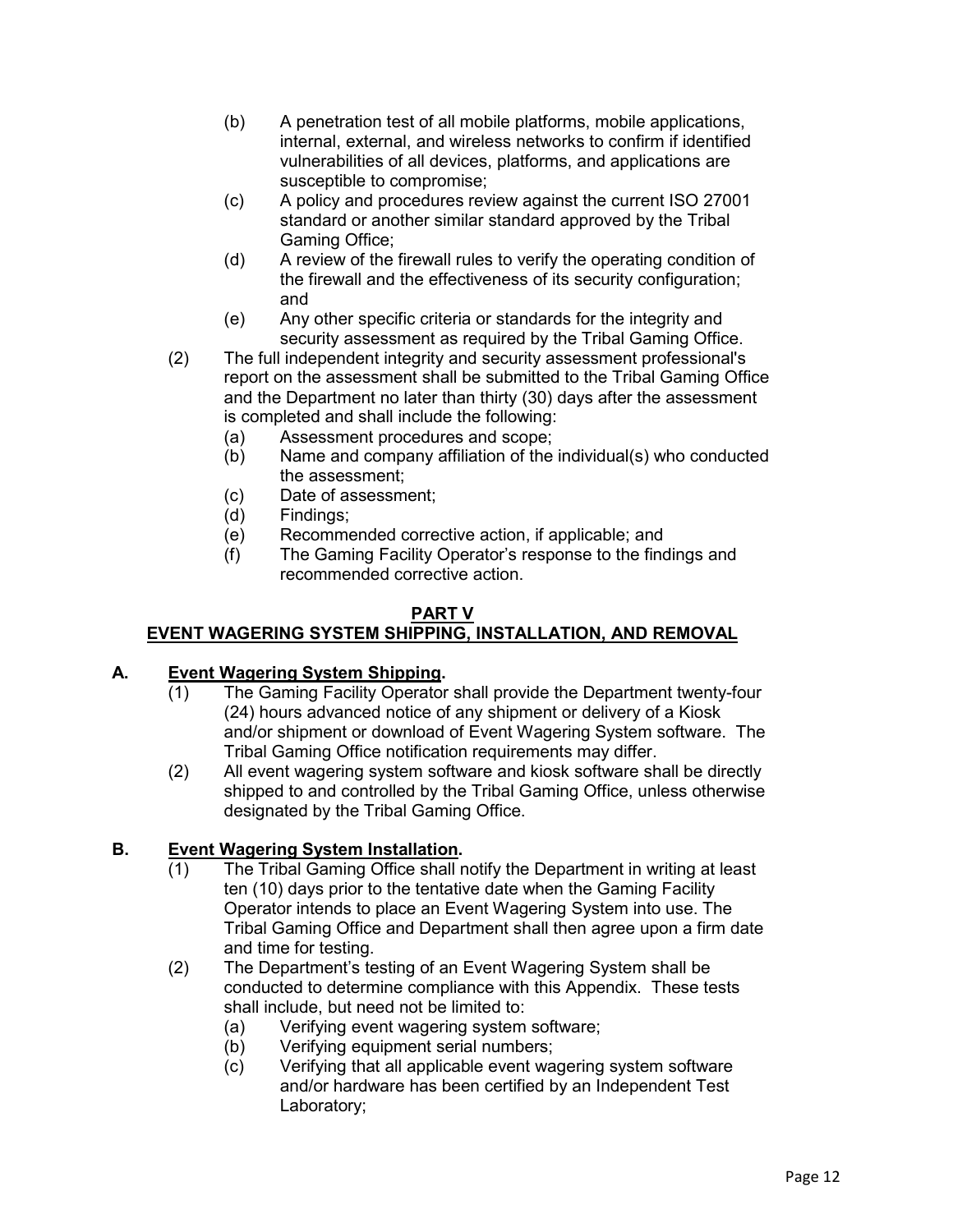- (d) Verifying system reporting processes; and
- (e) Verifying physical and logical security.
- (3) If approval is denied, the Department shall provide written notice to the Tribal Gaming Office detailing the reasons for the denial no later than three (3) days after the completion of testing.
- (4) For Kiosks, the Tribal Gaming Office and the Department shall affix an identifying approval seal or equivalent when it is approved for use.
- (5) The Tribal Gaming Office and the Department shall ensure that event wagering system equipment and Event Wagering have the surveillance coverage required in Part VIII.D.

**C. Notice of Removal.** The Gaming Facility Operator shall provide written notice to the Tribal Gaming Office if it intends to remove a Kiosk or the Event Wagering System. The notice shall be provided to the Tribal Gaming Office at least five (5) days prior to the intended removal date and shall give details regarding when the Kiosk or Event Wagering System will be removed, where the Kiosk or Event Wagering System will be taken, and to whom the Kiosk or Event Wagering System will be taken. The Tribal Gaming Office shall notify the Department of the removal and shall immediately remove all affixed approval seals from each Kiosk and shall provide the Department with the removed seals.

**D. Ending Operations.** The Gaming Facility Operator shall notify the Tribal Gaming Office and the Department no less than one hundred eighty (180) days prior to ceasing operations and shall provide a written plan to settle any outstanding liabilities and/or refund player account funds. Nothing herein requires a Gaming Facility Operator to continue accepting new Event Wagers after providing such notice.

## **PART VI EVENT WAGERING**

**A. Authorized Wager Types.** The Gaming Facility Operator shall be authorized to offer the following wager types:

- (1) Single-game bets;<br>(2) Teaser bets;
	- Teaser bets;
	- (3) Parlays;
	- (4) Over-under bets;
	- (5) Money line bets;
	- (6) Pools;
	- Exchange wagering;
	- (8) In-game wagering;
	- (9) In-play bets;
	- (10) Proposition bets;
	- (11) Straight bets; and
- (12) Other wager types as approved by the Department.

**B. Authorized Events.** The Gaming Facility Operator shall be authorized to accept event wagers on:

- (1) Sports Events;
- (2) E-Sport Events; and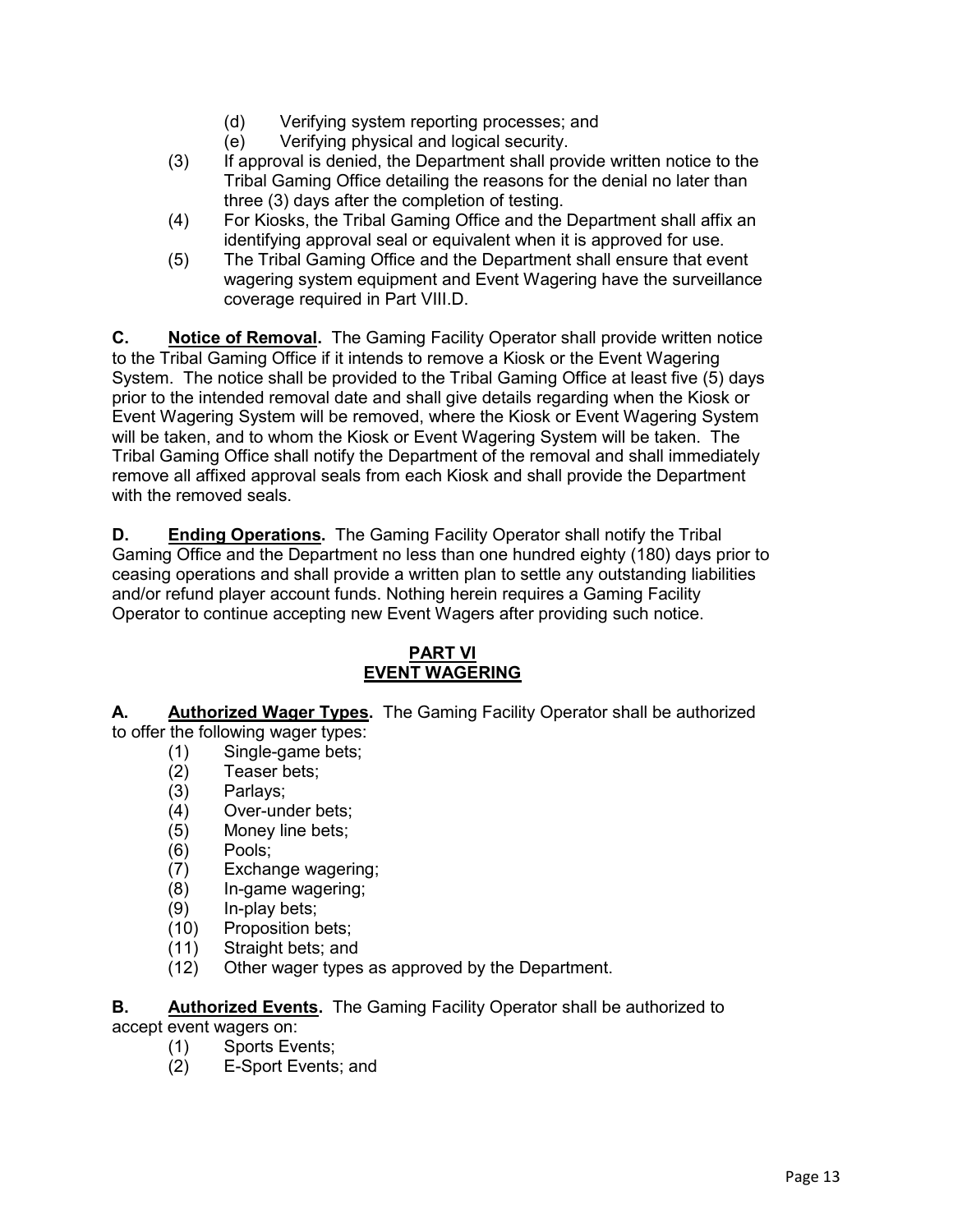(3) Other Events, provided that event wagers included on the Department's list of authorized events and wagers pursuant to A.A.C. R19-4-129 shall be authorized.

## **C. Prohibited Wagers.**

- (1) The Gaming Facility Operator shall prohibit event wagers from being placed on the following:
	- (a) Any event, outcome or occurrence, including a high school sports event offered, sponsored, or played in connection with a public or private institution that offers education at the secondary level, other than a Sports Event or Other Event;
	- (b) Injuries or penalties; and
	- (c) Individual actions, events, occurrences or non-occurrences to be determined during a collegiate sports event, including on the performance or non-performance of a team or individual participant during a collegiate sports event.
- (2) The Gaming Facility Operator shall prohibit event wagers from being placed by the following:
	- (a) A patron under 21 years of age;
	- (b) A patron who is self-excluded;
	- (c) A patron who is barred; and
	- (d) A Prohibited Participant.
- (3) A professional sports team, league, association or institution of higher education may submit to the Department in writing a request to prohibit a type or form of Event Wagering, or to prohibit a category of persons from Event Wagering, if the team, league, association or institution believes that such Event Wagering by type, form, or category is contrary to public policy, unfair to consumers, or affects the integrity or perceived integrity of a particular sport or the sports betting industry. Such a request shall provide a reasonable amount of time for the Department to conduct due diligence before decision making, absent the need to proceed on an emergency basis.
- (4) The Department shall review a request to determine if good cause exists to grant the request. In making a determination, the Department shall seek input unless the emergency nature of the matter does not provide sufficient time for such due diligence. The Department shall respond to the request concerning a particular event before the start of the event, or if it is not feasible to respond before the start of the event, as soon as practicable.
- (5) The decision regarding the request to prohibit a type or form of Event Wagering, or to prohibit a category of persons from Event Wagering, shall also be provided to the Tribal Gaming Office and the Gaming Facility Operator.

## **D. Events and Wagers.**

(1) The Gaming Facility Operator shall submit a catalogue to the Tribal Gaming Office and the Department of the events on which the Gaming Facility Operator intends to accept Wagers and the types of wagers the Gaming Facility Operator intends to offer. The catalogue and any changes shall be submitted to the Department prior to implementation.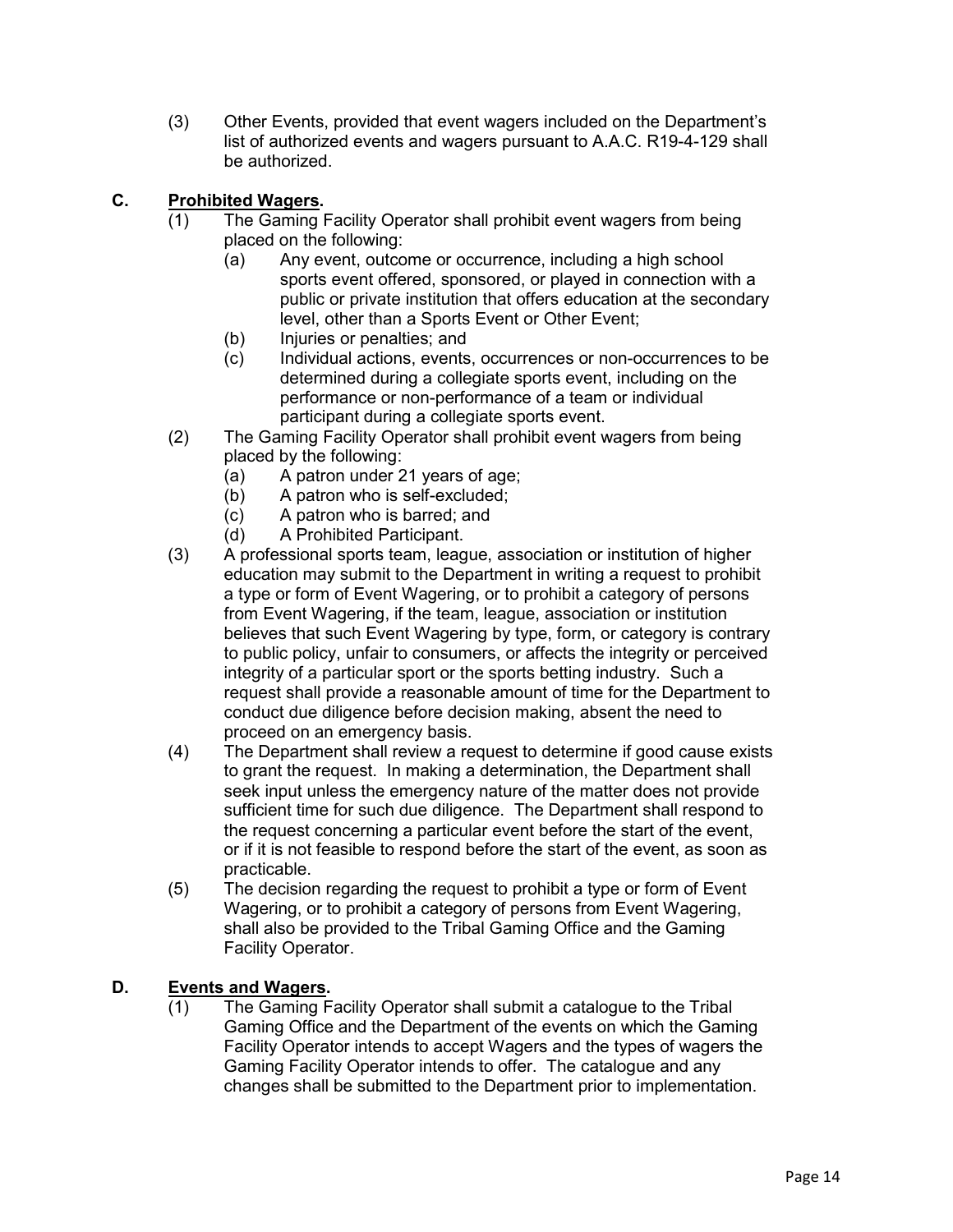- (2) The Tribal Gaming Office shall submit a written request to the Department for an event not previously approved. The request shall include a detailed description of the event and its governing body so that the Department may determine:
	- (a) How Wagers will be placed and how winning Wagers will be determined;
	- (b) How the event will be conducted and supervised;
	- (c) Whether any Wager could affect the outcome of the event;
	- (d) How the outcome of the event will be verifiable and generated through a reliable and independent process; and
	- (e) How the event would be conducted in compliance with any applicable laws.
- (3) The Tribal Gaming Office shall submit a written request to the Department for a wager type not previously authorized. The request shall include a detailed description of the wager type so that the Department may determine:
	- (a) How the Wager will be placed and how winning will be determined;
	- (b) Whether the Wager could affect the outcome of an event; and
	- (c) How the Wager could be made in compliance with any applicable laws.
- (4) Within seven (7) days of receipt of the written request for an event and/or wager type, the Department shall issue a written approval or disapproval to the Tribal Gaming Office.
- (5) The Department shall publish a list of authorized events and wager types on its website.
- (6) The Department may prohibit a particular event or wager type.

## **E. Wager Rules.**

- (1) All Event Wagering shall be transacted through an Event Wagering System. In the event of a computer or power failure, no Tickets shall be manually written.
	- (a) Anonymous event wagers shall only be accepted in the Gaming Facility; and
	- (b) Mobile event wagers shall only be accepted from a verified player account through an Event Wagering Platform.
- (2) An event wager shall not be accepted from a person who is placing the event wager for the benefit of another for compensation or is placing the event wager in violation of tribal, state, or federal law.
- (3) An event wager shall not be accepted upon an event whose outcome has already been determined.
- (4) Upon acceptance of an event wager, a Ticket shall be immediately issued.
- (5) The Gaming Facility Operator may cancel an accepted Wager for obvious error as defined in the Gaming Facility Operator's policies and procedures.
- (6) Except for obvious error, the Gaming Facility Operator shall not unilaterally cancel any Wager without prior written approval of the Tribal Gaming Office.
- (7) If a patron wishes to void a Ticket written prior to the start of an event, and the void request is approved by the Gaming Facility Operator, the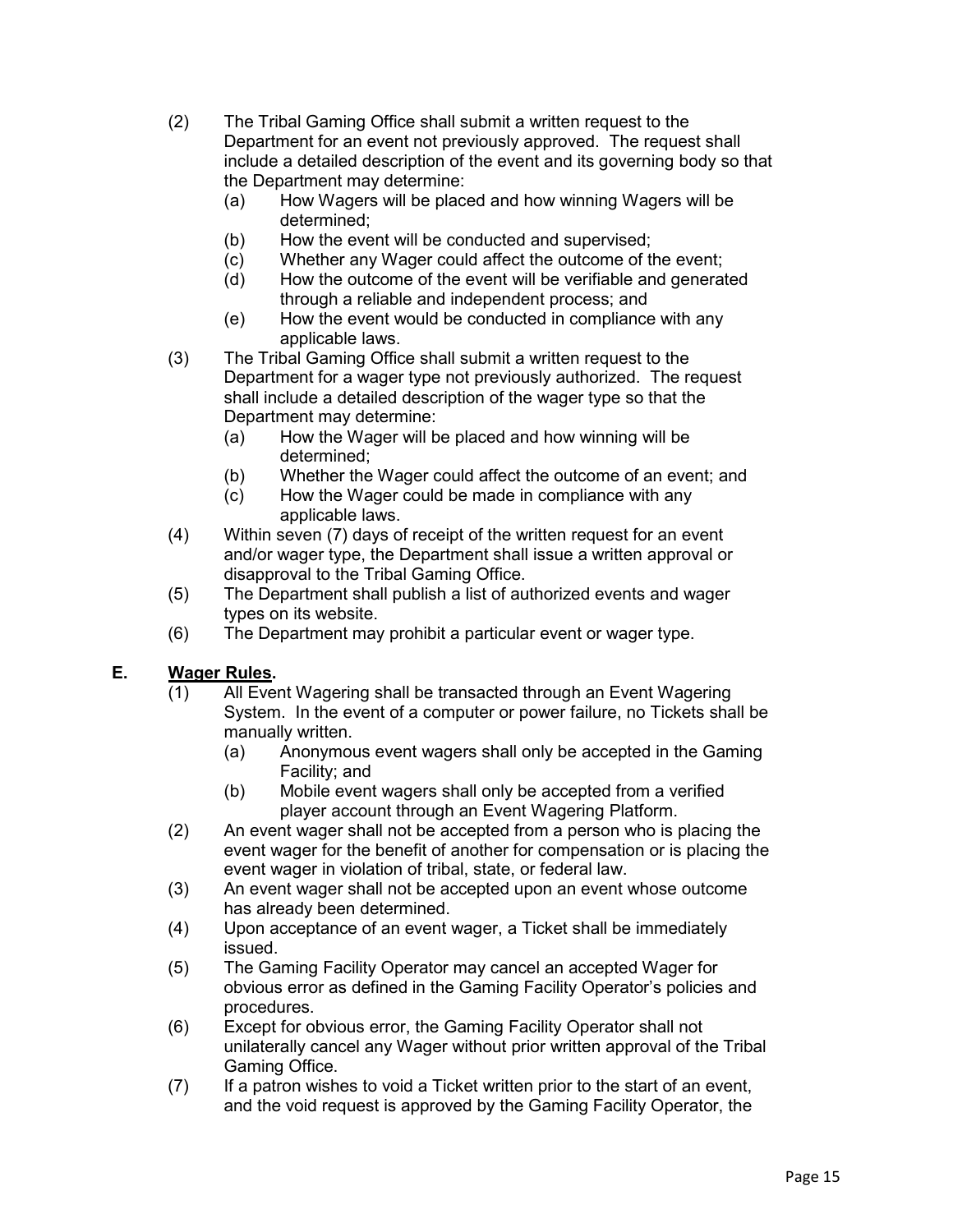Ticket shall be verified by the Event Wagering System and a refund shall be given to the patron. For printed Tickets, a void designation shall be branded on the Ticket.

- (8) Upon verification by the Gaming Facility Operator, winnings from player account wagers shall be immediately deposited into the player account.
- (9) Winnings from anonymous wagers shall be immediately payable to the patron upon validation of the Ticket by an Event Wagering System and verification by the Gaming Facility Operator.
- (10) In the case of a computer or power failure, Tickets may be manually paid. All manually paid Tickets shall be marked as "paid" and entered into an Event Wagering System as soon as possible to verify the accuracy of the payout. All manually paid Tickets shall be reviewed as part of the daily audit process.
- (11) A log for all manually paid Tickets shall be maintained and include:
	- (a) The unique transaction identified;
	- (b) Date and time;<br>(c) Amount of the  $\mu$
	- Amount of the payout; and
	- (d) Employee name.
- (12) Winning Tickets shall be honored for at least one (1) year after the conclusion of the event(s). Redemption by mail shall be accepted and payment shall be made by the Gaming Facility Operator no later than ten (10) days after receipt.

**F. Layoff Wagers.** The Gaming Facility Operator may place layoff wagers with another party. The Gaming Facility Operator shall inform the other party that the layoff wager is being placed and shall disclose its identity.

**G. Wager Limits.** The Gaming Facility Operator shall establish minimum and maximum wagers permitted, provided that the maximum single wager shall not exceed \$10 million.

#### **PART VII OPERATIONAL REQUIREMENTS**

#### **A. House Rules.**

- (1) The house rules shall be conspicuously displayed in the event wagering area and/or on the Event Wagering Platform. House rules shall address:
	- (a) Types of event wagers accepted;
	- (b) Minimum and maximum event wager amounts accepted;
	- (c) Method for calculation and payment of winning event wagers;
	- (d) Effect of scheduling changes and/or cancelled events;
	- (e) Process for handing incorrectly posted events, odds, or results;
	- (f) Method of notifying patrons of odds or proposition changes;
	- (g) Methods of funding an event wager or player account;
	- (h) Methods for redeeming a winning event wager;
	- (i) Lost or damaged ticket policy;
	- (j) Process for accepting event wagers at other than posted terms;
	- (k) Process for canceling event wagers for obvious errors, including notification;
	- (l) Process for patrons to submit questions and/or complaints;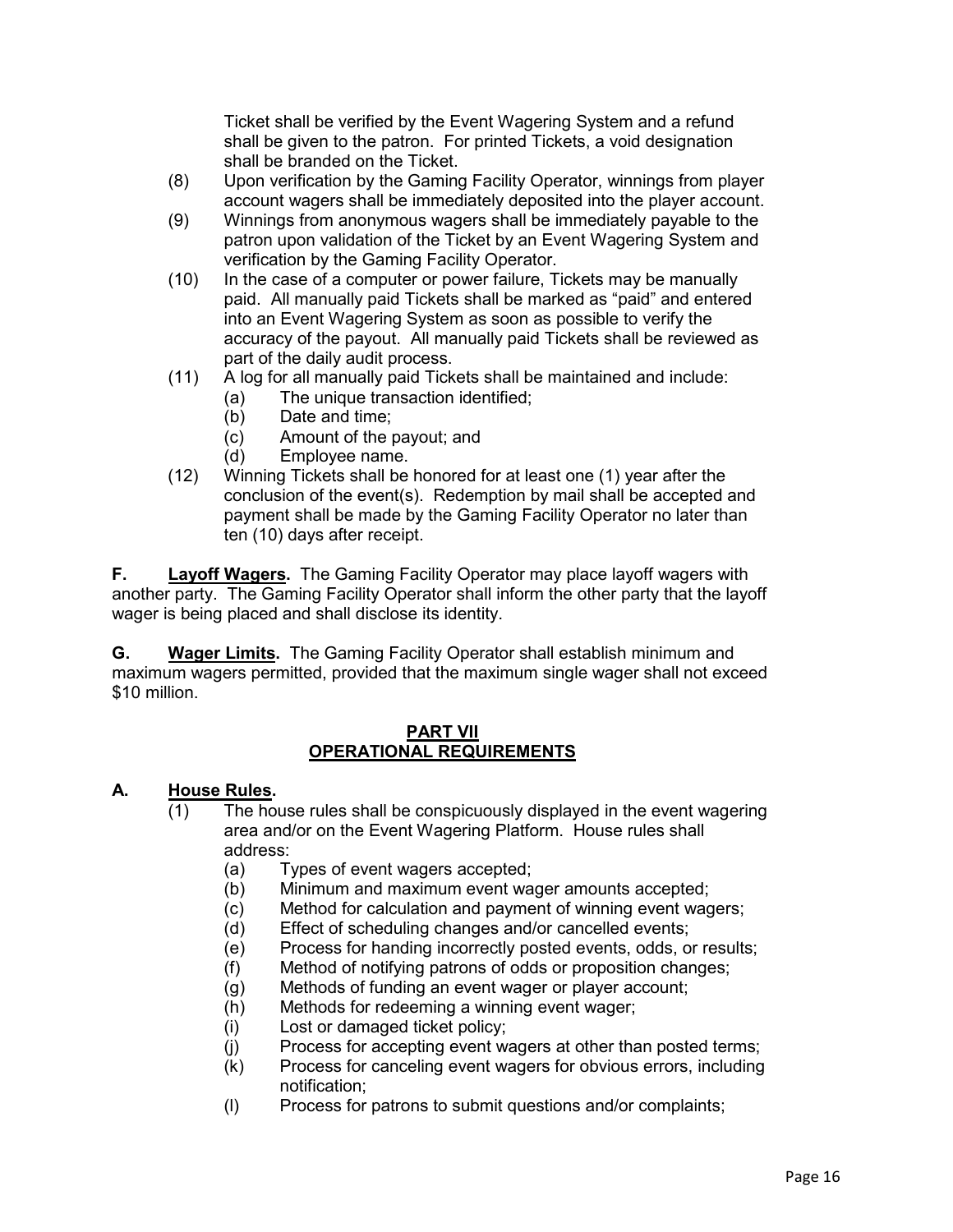- (m) Notification of the patron dispute process; and
- (n) Notification of the self-exclusion process.
- (2) The Gaming Facility Operator shall submit the house rules to the Tribal Gaming Office prior to implementation. The Tribal Gaming Office shall review the house rules and issue a written approval or disapproval of them. Any proposed changes to the house rules shall be approved by the Tribal Gaming Office prior to implementation. The Tribal Gaming Office shall make the house rules available to the Department upon request.

#### **B. Player Account Creation.**

- (1) A patron may establish a player account in person or by electronic means.
- (2) The Gaming Facility Operator shall verify a patron's age and identity before allowing that patron to utilize a player account to place event wagers.
- (3) The Gaming Facility Operator may utilize an identity verification service provider to confirm a patron's age and identity.
- (4) The Gaming Facility Operator shall prohibit a patron from having more than one (1) player account and username.
- (5) The Gaming Facility Operator shall establish each player account file with the following:
	- (a) Patron's legal name;
	- (b) Patron's date of birth;
	- (c) The last four (4) digits of the patron's social security number, the patron's driver's license number, or an equivalent identification number for a noncitizen;
	- (d) Patron's account number or username;
	- (e) Patron's residential address;
	- (f) Patron's e-mail address;
	- (g) The method used to verify the patron's identity;
	- (h) The date of verification; and
	- (i) Acknowledgement of event wagering terms and conditions, including any subsequent updates.
- (6) The Gaming Facility Operator shall notify patrons of the establishment of a player account and the associated terms and conditions.
- (7) The Gaming Facility Operator shall re-verify a patron's identification upon reasonable suspicion that the patron's identification has been compromised or the player account has been misused, or upon any suspicious activity involving the patron or player account.

**C. Player Account Terms and Conditions.** Player account terms and conditions shall include the following:

- (1) Name of the Gaming Facility Operator with whom the patron is entering into a contractual relationship;
- (2) Patron's consent to have the Gaming Facility Operator confirm the patron's age and identity;
- (3) Rules and obligations applicable to the patron with regard to allowing any other person to access or use his or her player account and being physically present on the Tribe's Indian lands to place a Wager;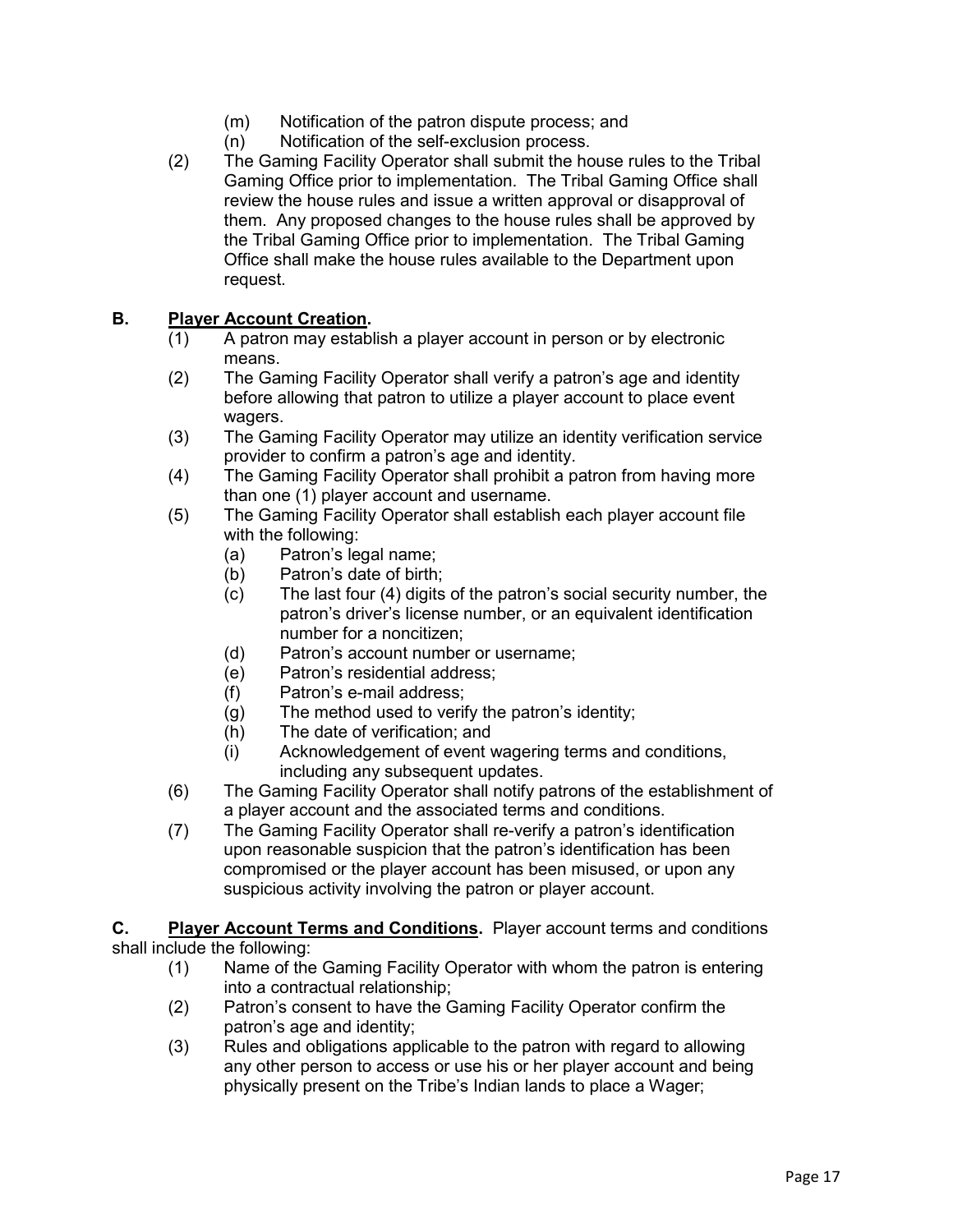- (4) Patron's consent to the monitoring and recording by the Gaming Facility Operator of any event wagering communication and geographic location information;
- (5) Privacy policy;
- (6) Legal age policy;
- (7) Rules for player account suspension;
- (8) Rules for dormant player accounts;
- (9) Rules for closing player accounts;
- (10) Availability of player account statements; and
- (11) The statewide problem gambling toll-free helpline telephone number, text message, and website information.

#### **D. Player Account Maintenance.**

- (1) All adjustments to a player account shall be authorized by the Gaming Facility Operator and periodically reviewed by an employee independent of the adjustment.
- (2) A patron shall be allowed to deposit funds in his or her player account by cash, cash equivalent, electronic funds transfer, credit card, debit card, wire transfer, winnings, promotional and/or bonus credit, personal check, or other form of payment utilized upon written approval of the Department.
- (3) A patron shall be allowed to withdraw the funds maintained in his or her player account.
	- (a) Upon verification by the Gaming Facility Operator, the patron's request to withdraw funds shall be honored within seven (7) days of the request.
	- (b) The Gaming Facility Operator may decline to honor a patron request to withdraw funds if the Gaming Facility Operator believes that the patron engaged in either fraudulent conduct or other conduct that would put the Gaming Facility Operator in violation of the Compact or this Appendix. In such cases, the Gaming Facility Operator shall:
		- (i) Provide notice to the patron of the delay in honoring the request to withdraw funds from the player account;
		- (ii) Investigate in an expedient fashion;
		- (iii) Notify the patron of the final determination of the request to withdraw funds; and
		- (iv) Notify the Tribal Gaming Office of any investigation that confirmed fraudulent conduct.
- (4) The Gaming Facility Operator shall consider a player account to be dormant if the patron has not logged into the player account for at least three (3) years. A dormant account shall be closed by the Gaming Facility Operator. Upon closure of a dormant account, the Gaming Facility Operator shall make reasonable efforts to contact the account holder to return any unclaimed funds.
- (5) After one hundred and twenty (120) days of attempting to contact the account holder, the unclaimed funds in a dormant account shall be presumed abandoned.

## **E. Promotions and/or Bonuses.**

(1) The Gaming Facility Operator may offer promotions and/or bonuses.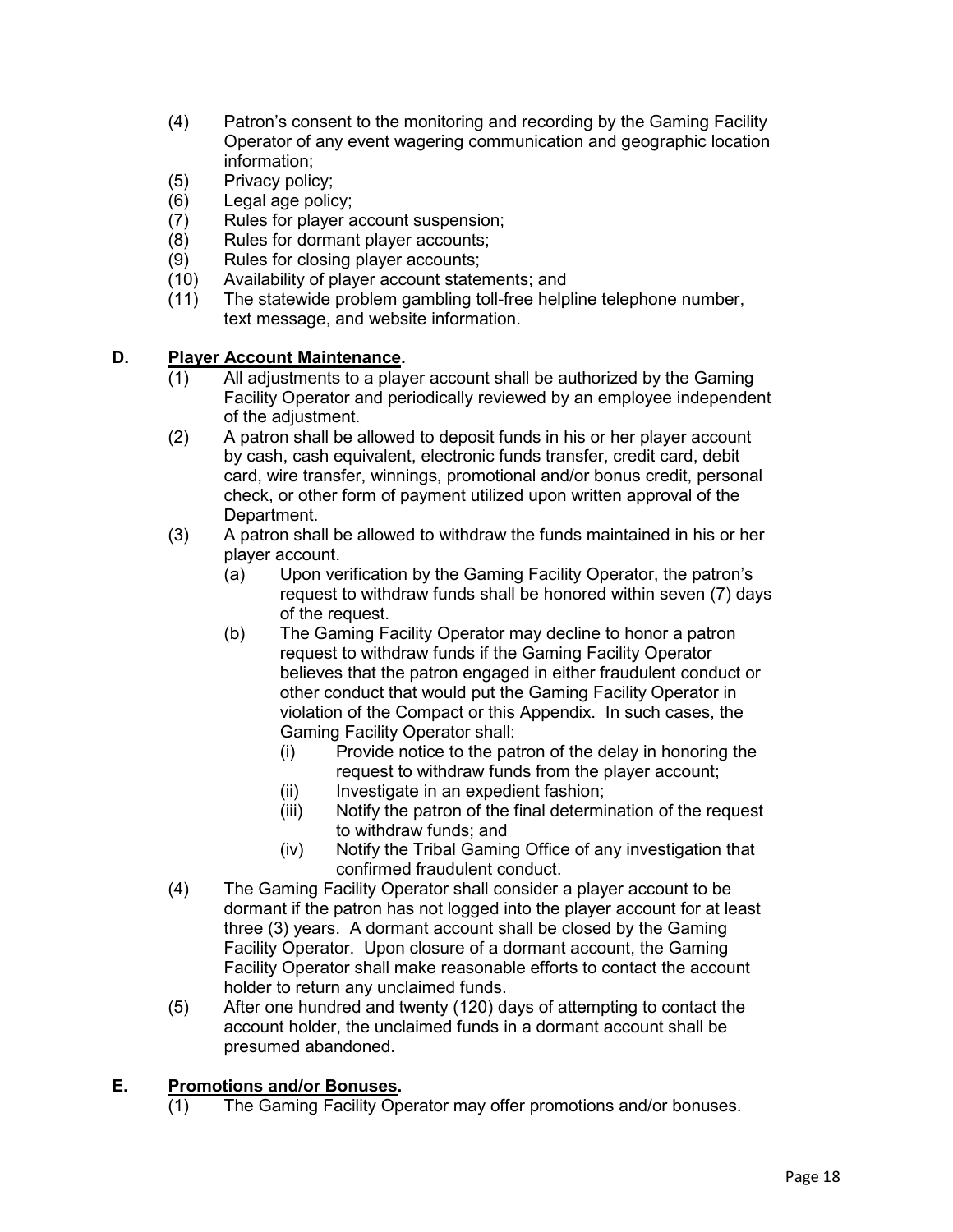- (2) The Gaming Facility Operator shall submit a written notification to the Tribal Gaming Office for a promotion and/or bonus prior to implementation. The Tribal Gaming Office shall review the promotion and/or bonus and issue a written approval or disapproval of it. The Tribal Gaming Office shall make the promotion and/or bonus rules available to the Department upon request.
- (3) The promotion and/or bonus rules shall be clear and unambiguous, and include:
	- (a) Date and time the promotion or bonus is active and expires;
	- (b) Rules of play;
	- (c) Nature and value of prizes or awards;
	- (d) Eligibility restrictions or limitations;
	- (e) Wagering and redemption requirements, including any limitations;
	- (f) Eligible events or Wagers;
	- (g) Cancellation requirements; and
	- (h) Terms and conditions that are full, accurate, concise, transparent, and do not contain misleading information.
- (4) Promotions and/or bonuses described as free shall clearly disclose material facts, terms, and conditions.
- (5) Promotions and/or bonuses shall not restrict the patron from withdrawing their own funds, or withdrawing winnings from Wagers placed using their own funds.
- (6) The Gaming Facility Operator shall make the promotion or bonus rules available to eligible patrons.

## **F. Tournaments.**

- (1) The Gaming Facility Operator may conduct event wagering tournaments. At such tournaments only events and Wagers approved and authorized by the Department may be played.
- (2) The Gaming Facility Operator shall submit to the Tribal Gaming Office the rules and procedures governing the conduct and play of any event wagering tournament prior to implementation. The Tribal Gaming Office shall review the tournament rules and issue a written approval or disapproval of them. The Tribal Gaming Office shall make the tournament rules available to the Department upon request.
- (3) The tournament rules and procedures shall include but are not limited to:
	- (a) Qualification or selection criteria which limit the eligibility of tournament patrons;
	- (b) Regulations of the tournament (e.g., beginning and ending times, number of events, entry fee, elimination factors, cash handling procedures, etc.); and
	- (c) Prizes to be awarded.
- (4) The Gaming Facility Operator shall make the rules available to all tournament patrons prior to the beginning of the tournament.

#### **Part VIII Minimum Internal Control Standards**

**A. Cashiering.**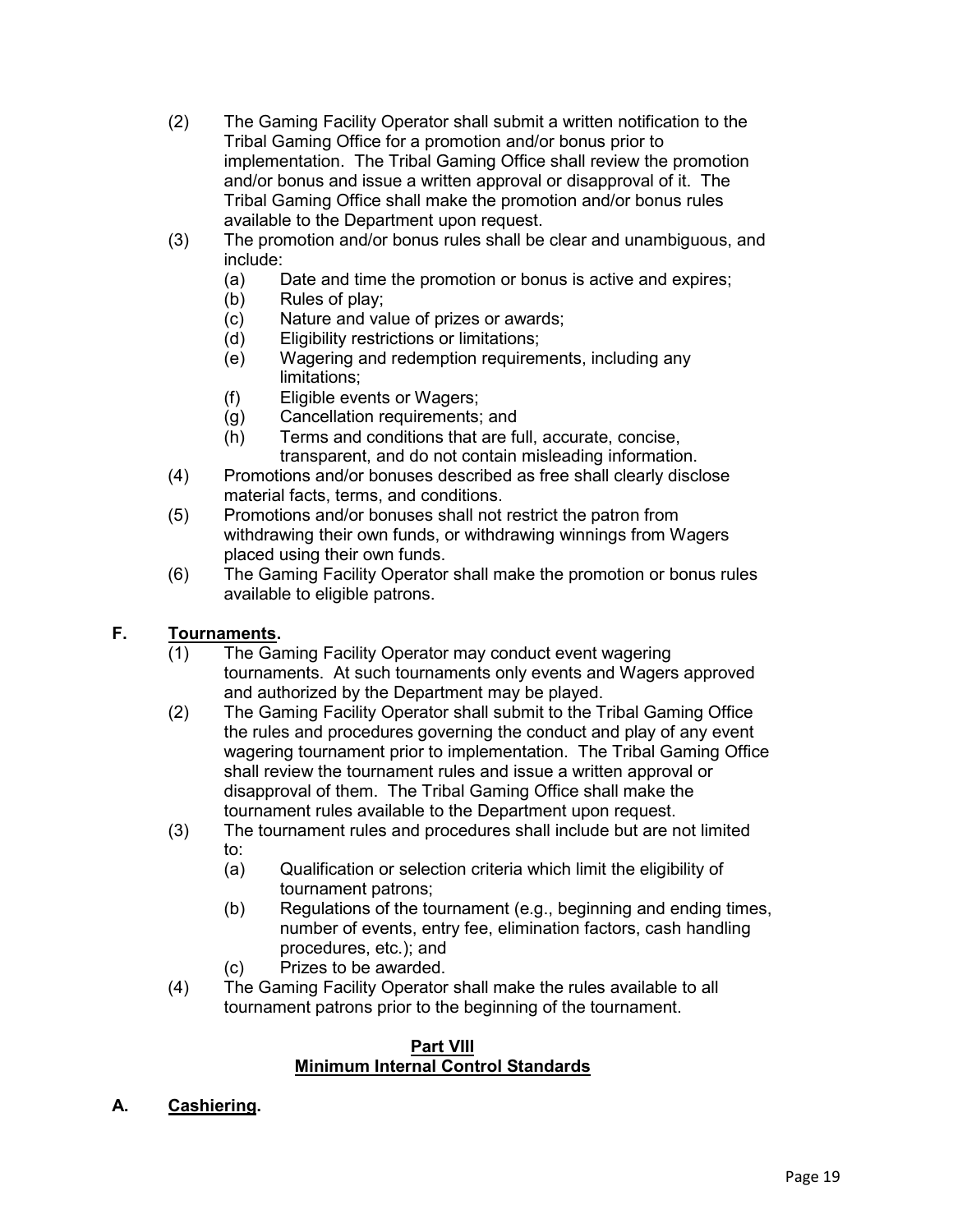- (1) A cashier shall begin a shift with an imprest amount of event wagering inventory, consisting of currency and coin. No funds shall be added to or removed from the event wagering inventory during the shift except:
	- (a) Collection of event wagers;
	- (b) Making change for a patron buying a Ticket;
	-
	- (c) Collection of Vouchers;<br>(d) Payment of winning Ticl Payment of winning Tickets;
	- (e) Payment of voided Tickets;
	- (f) Payment of Vouchers; and
	- (g) Cash transfers or miscellaneous cash transactions with appropriate documentation.
- (2) An event wagering inventory count sheet shall be completed and signed by the cashier and a verifying employee on a per shift basis. The following shall be recorded on the count sheet:
	- (a) The date, time, and shift of preparation;
	- (b) The total amount of each denomination of currency and coin in the event wagering inventory issued to the cashier; and
	- (c) The window number to which the cashier is assigned.
- (3) If the count of the inventory does not agree, the cashier and the verifying employee shall attempt to determine the cause of the variance in the count. Any variance not resolved by the cashier and the verifying employee shall be reported in writing to the Gaming Facility Operator. Any variance over \$500 shall be reported to the Tribal Gaming Office within twenty-four (24) hours. The report shall include the following:
	- (a) The date on which the variance occurred;
	- (b) The shift during which the variance occurred;
	- (c) The name of the cashier;
	- (d) The name of the verifying employee;
	- (e) The window number; and
	- (f) The amount of the variance.
- (4) If the event wagering system generated net receipts for the shift do not agree with the count sheet, the verifying employee shall record any overage or shortage. Any variance not resolved by the verifying employee shall be reported in writing to the Gaming Facility Operator. Any variance over \$500 shall be reported to the Tribal Gaming Office within twenty-four (24) hours. The report shall include the following:
	- (a) The date on which the variance occurred;
	- (b) The shift during which the variance occurred;
	- (c) The name of the cashier;
	- (d) The name of the verifying employee;
	- (e) The window number; and
	- (f) The amount of the variance.

**B. Accounting.** The Gaming Facility Operator shall maintain an accounting department that is independent from the operation of Event Wagering. Accounting/revenue audit personnel shall perform the following:

(1) Daily, for each cashier station except for Kiosks, the write and payouts shall be compared to the cash proceeds/disbursements with a documented investigation being performed on all large variances (i.e., overages or shortages greater than \$100 per cashier).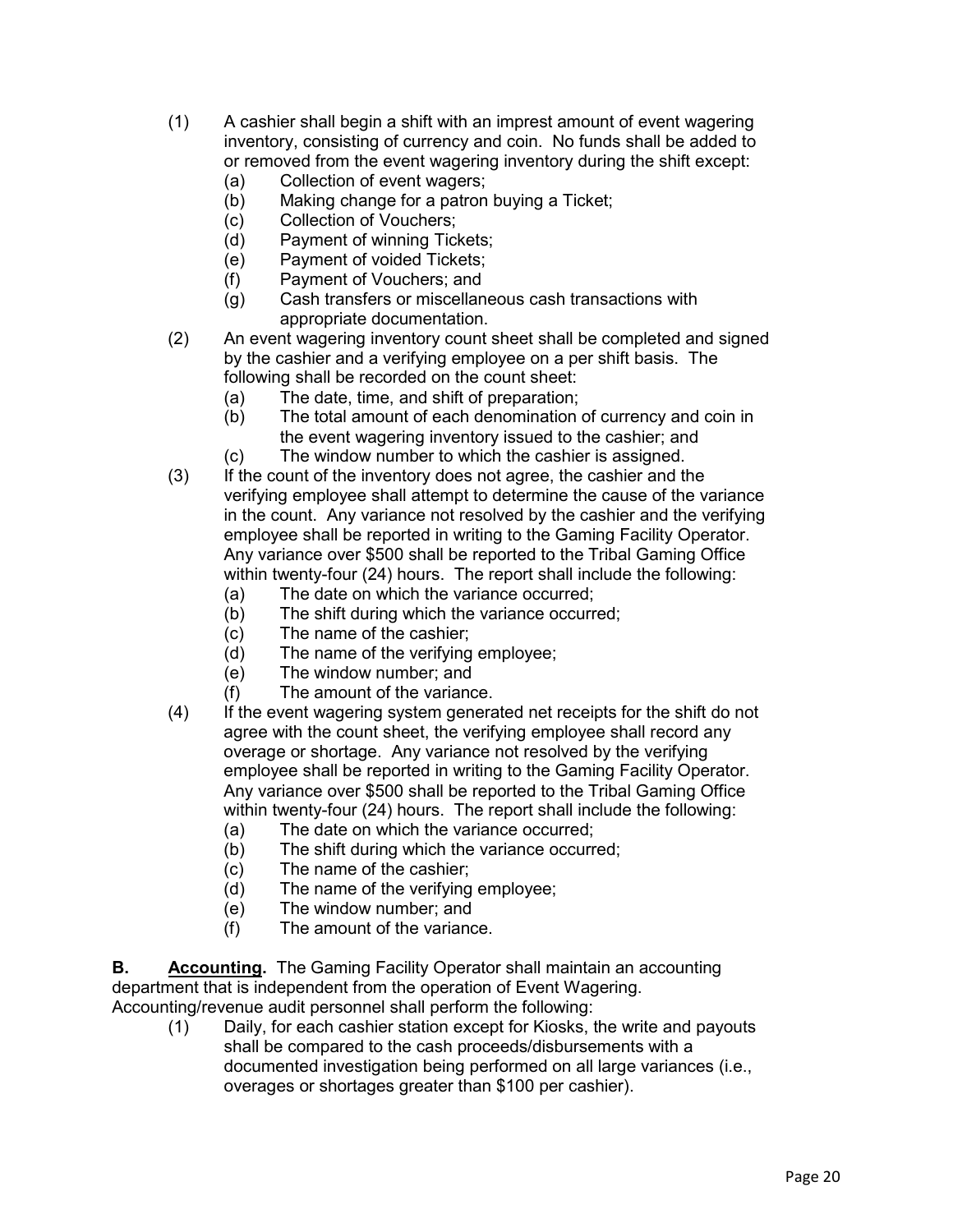- (2) Daily, reconcile the dollar amount of player account transactions to the transaction summary report and investigate and document any variances.
- (3) Daily, select a random sample of five (5) paid non-mobile transactions from the event wagering system transaction report and trace the transaction to the customer's copy of the paid Ticket.
- (4) Daily, for all winning non-mobile payouts equal to or greater than \$10,000 and for a random sample of ten (10) of all other winning nonmobile payouts:
	- (a) The Tickets shall be recalculated and regraded using the event wagering system record of event results; and
	- (b) The date and starting time of the event per the results report shall be compared to the date and time on the Ticket and in the event wagering system transaction report.
- (5) Daily, for non-mobile payouts made without event wagering system authorization at the time of payment including such payouts for contest/tournament winners, shall:
	- (a) Trace all payouts to the event wagering system transaction report or the purged tickets report to verify authenticity of the initial event wager;
	- (b) For payouts subsequently entered into the Event Wagering System by employees, compare the manual payout amount to the event wagering system amount; and
	- (c) For payouts not entered into the Event Wagering System by employees, enter the payout into the Event Wagering System and compare the manual payout amount to the event wagering system amount. If the system is inoperative, manually regrade the Ticket to ensure the proper payout amount was made.
- (6) Daily, for all voided Tickets:
	- (a) The event wagering system reports which display voided Ticket information shall be examined to verify that Tickets were properly voided in the computer system;
	- (b) The voided tickets shall be examined for a void designation; and
	- (c) If the Event Wagering System prints void Tickets, a void Ticket shall be attached to the original Ticket.
- (7) Daily, event wagering system exception reports shall be reviewed for propriety of transactions and uncommon occurrences. All noted improper transactions or unusual occurrences noted during the review of exception reports shall be investigated with the results documented.
- (8) Monthly, foot the customer copy of paid non-mobile Tickets for a minimum of one (1) cashier station and trace the totals to those produced by the Event Wagering System.
- (9) Quarterly, for each Kiosk, foot the Vouchers redeemed for a minimum of one (1) day and trace the totals to the totals recorded in the Event Wagering System and the related accountability document. This procedure may be performed for different Kiosks throughout the quarter as long as each Kiosk's activity is examined once a quarter. Accounting/revenue audit shall document the test and the results of variance investigations, by Kiosk.
- (10) Quarterly, for a minimum of one (1) day, the event wagering system reports shall be reviewed for the proper calculation of the following: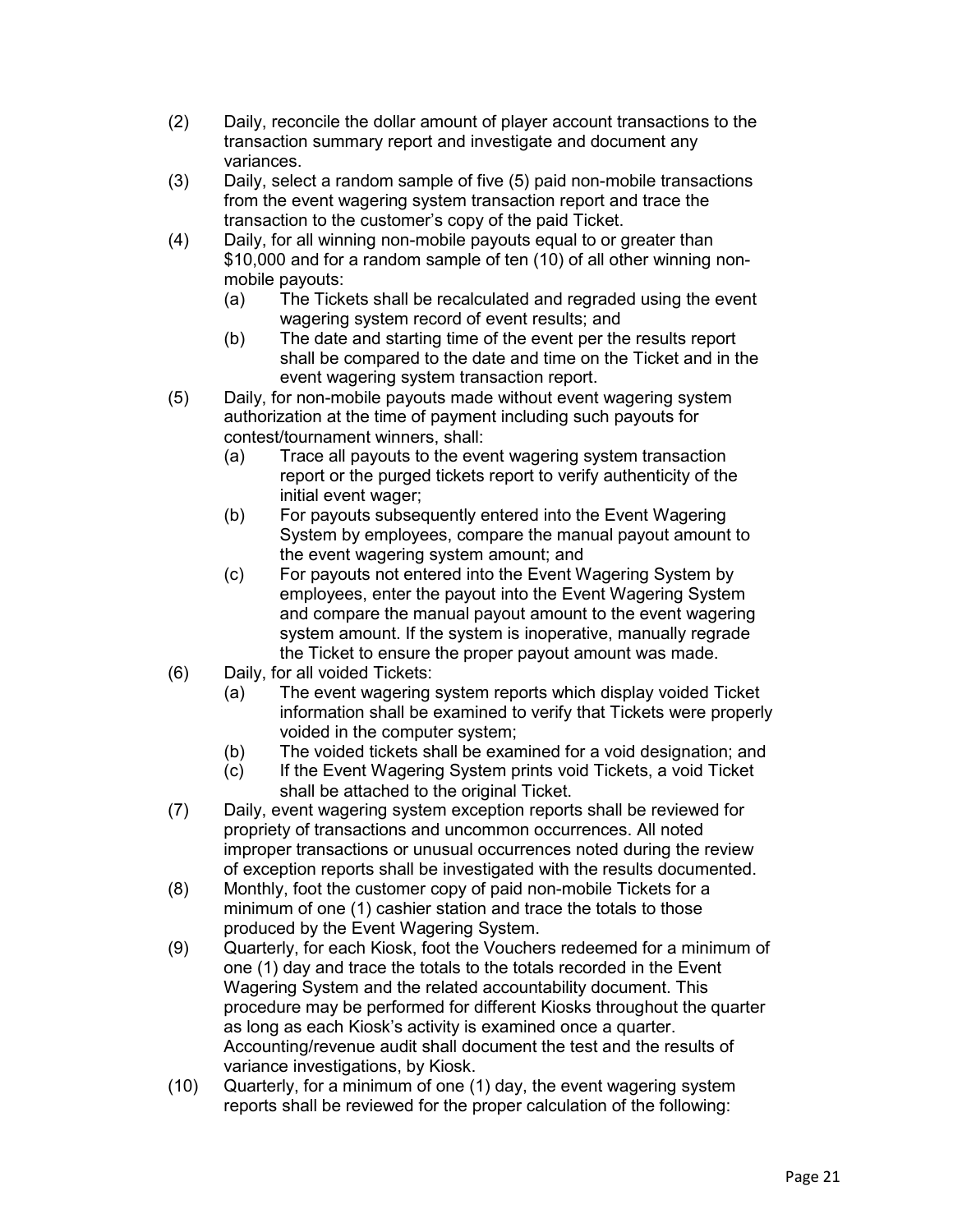- (a) Amounts held by the Gaming Facility Operator for player accounts (if applicable);
- (b) Amounts accepted by the Gaming Facility Operator as Wagers on events whose outcomes have not been determined (futures); and
- (c) Amounts owed but unpaid on winning event wagers through the period established for honoring winning Wagers (unpaid winners and unredeemed Vouchers).
- (11) Quarterly, for a minimum of one (1) day:
	- (a) If future wagers are accepted, review the event wagering system reports to ascertain that future wagers are properly included in write on the day of the event;
	- (b) Recalculate and verify the change in the unpaid winners and unredeemed Vouchers balance to the total purged Tickets and Vouchers; and
	- (c) Select two (2) winning Tickets to verify that the Wager was accepted, and payouts were made in accordance with the posted house rules.
- (12) Annually, foot the write on the event wagering system record of written Tickets for a minimum of three (3) cashiers for each wagering pool for one (1) day and trace the total to the total produced by the Event Wagering System.
- (13) Annually, for a minimum of one (1) day, foot the redeemed Vouchers for one (1) cashier station and trace the totals to those produced by the Event Wagering System.
- (14) Daily, reconcile all tournament entries and payouts to the dollar amounts recorded in the appropriate accountability document and/or event wagering system report.
- (15) When payment is made to the winners of a tournament, reconcile the tournament entry fees collected to the actual tournament payouts made.
- (16) Monthly, review all tournaments, promotions, and bonuses to determine proper accounting treatment and proper win/loss computation.
- (17) Monthly, perform procedures to ensure that promotions and bonuses are conducted in accordance with rules provided to the patrons.
- (18) Documentation shall be maintained evidencing the performance of audit procedures, the exceptions noted, and follow-up of all audit exceptions.

**C. Internal Audit.** For purposes of the minimum internal control standards to the Compact, Event Wagering shall require an annual audit by internal audit personnel.

#### **D. Surveillance.**

- (1) Each cashier station or window shall be equipped with at least one (1) dedicated camera covering all activity, with sufficient clarity to identify the employees performing the different functions.
- (2) Each Kiosk shall be equipped with at least one (1) dedicated camera covering all activities with sufficient clarity to identify the activity and the individuals performing it, including maintenance, drops, fills, and redemption of Tickets.
- (3) The surveillance system shall monitor and record a general overview of all areas where cash or cash equivalents may be stored or counted.